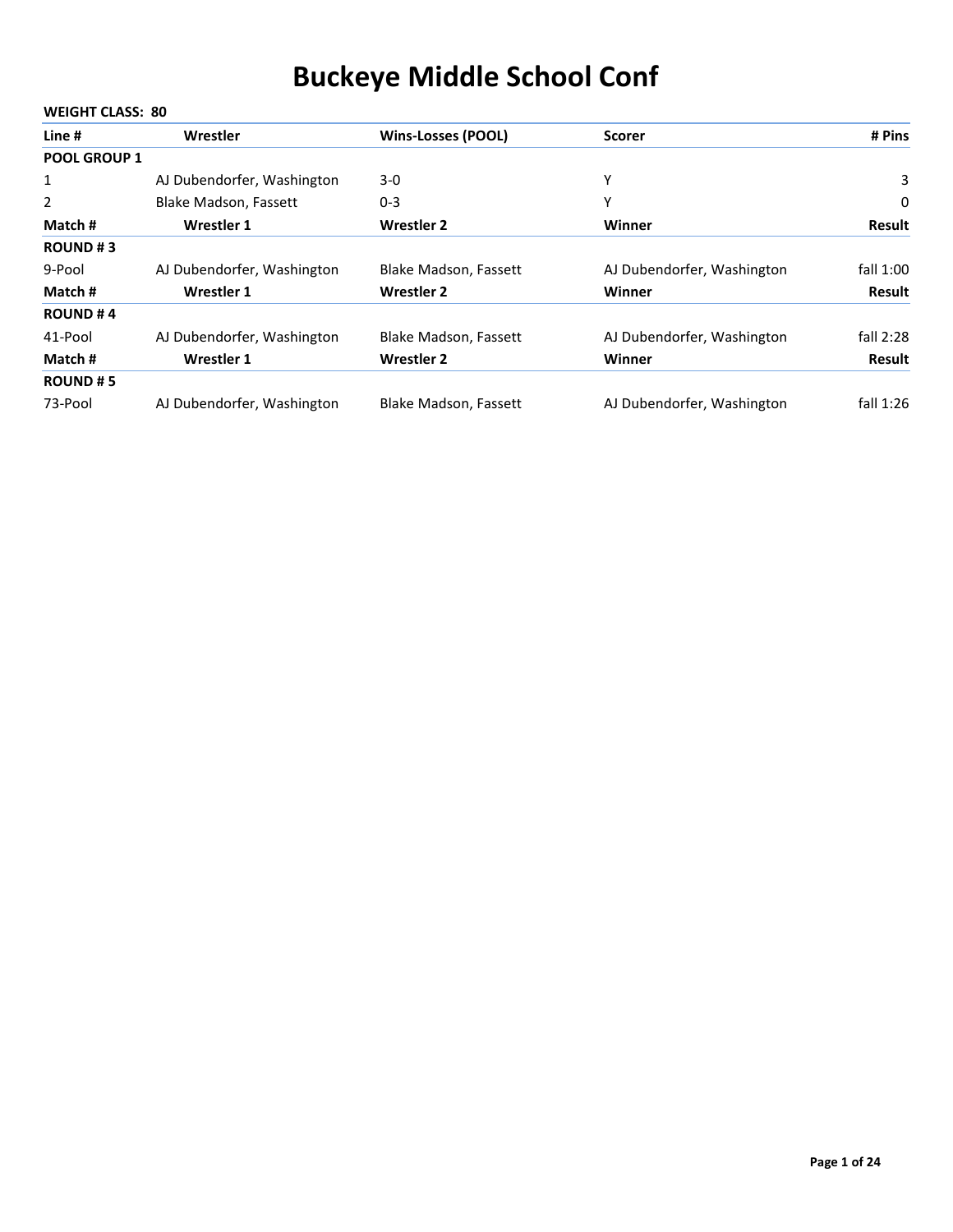| Line #              | Wrestler                  | <b>Wins-Losses (POOL)</b> | <b>Scorer</b>          | # Pins      |
|---------------------|---------------------------|---------------------------|------------------------|-------------|
| <b>POOL GROUP 1</b> |                           |                           |                        |             |
| 1                   | Luke Smith, Findlay       | $1 - 1$                   | Υ                      | 1           |
| $\overline{2}$      | Elijah Hester, Washington | $0 - 2$                   | Υ                      | 0           |
| 3                   | Lincoln Ollom, Fremont    | $2 - 0$                   | Υ                      |             |
| Match #             | Wrestler 1                | <b>Wrestler 2</b>         | Winner                 | Result      |
| <b>ROUND#3</b>      |                           |                           |                        |             |
| 10-Pool             | Luke Smith, Findlay       | Elijah Hester, Washington | Luke Smith, Findlay    | fall 0:46   |
| Match #             | Wrestler 1                | <b>Wrestler 2</b>         | Winner                 | Result      |
| <b>ROUND#4</b>      |                           |                           |                        |             |
| 42-Pool             | Luke Smith, Findlay       | Lincoln Ollom, Fremont    | Lincoln Ollom, Fremont | dec 4-2     |
| Match #             | Wrestler 1                | <b>Wrestler 2</b>         | Winner                 | Result      |
| <b>ROUND#5</b>      |                           |                           |                        |             |
| 74-Pool             | Elijah Hester, Washington | Lincoln Ollom, Fremont    | Lincoln Ollom, Fremont | fall $0:43$ |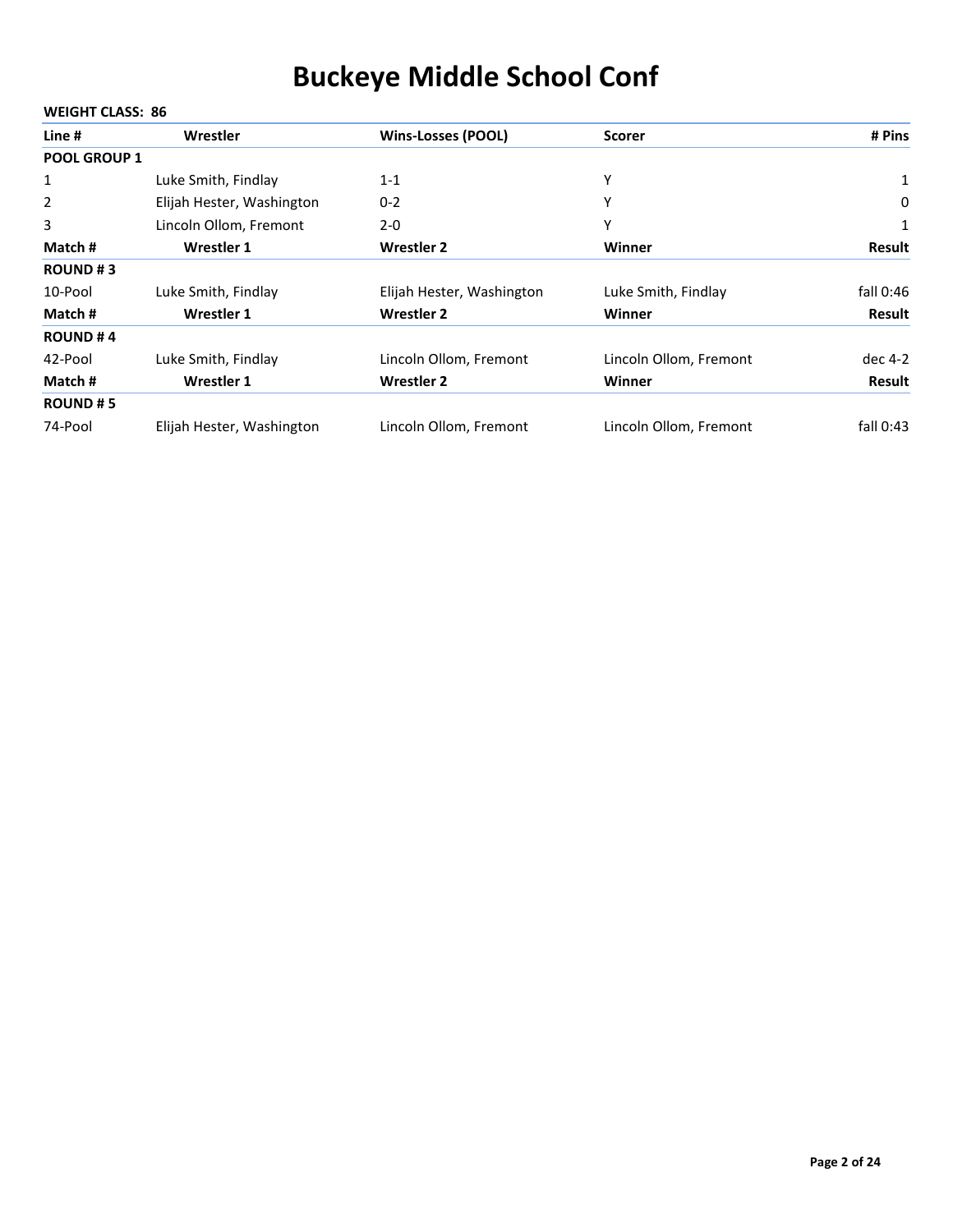|                     | <b>WEIGHT CLASS: 92</b>      |                              |                           |               |  |  |
|---------------------|------------------------------|------------------------------|---------------------------|---------------|--|--|
| Line #              | Wrestler                     | <b>Wins-Losses (POOL)</b>    | <b>Scorer</b>             | # Pins        |  |  |
| <b>POOL GROUP 1</b> |                              |                              |                           |               |  |  |
| $\mathbf{1}$        | Halle Lauberider, Findlay    | $1 - 1$                      | Υ                         | 1             |  |  |
| $\overline{2}$      | Jacob Courington, Washington | $0 - 2$                      | Υ                         | 0             |  |  |
| 3                   | Aidan Autullo, Fremont       | $2 - 0$                      | Υ                         | 2             |  |  |
| Match #             | <b>Wrestler 1</b>            | <b>Wrestler 2</b>            | Winner                    | <b>Result</b> |  |  |
| <b>ROUND#3</b>      |                              |                              |                           |               |  |  |
| 11-Pool             | Halle Lauberider, Findlay    | Jacob Courington, Washington | Halle Lauberider, Findlay | fall $0:30$   |  |  |
| Match #             | <b>Wrestler 1</b>            | <b>Wrestler 2</b>            | Winner                    | <b>Result</b> |  |  |
| <b>ROUND#4</b>      |                              |                              |                           |               |  |  |
| 43-Pool             | Halle Lauberider, Findlay    | Aidan Autullo, Fremont       | Aidan Autullo, Fremont    | fall $1:13$   |  |  |
| Match #             | <b>Wrestler 1</b>            | <b>Wrestler 2</b>            | Winner                    | <b>Result</b> |  |  |
| <b>ROUND#5</b>      |                              |                              |                           |               |  |  |
| 75-Pool             | Jacob Courington, Washington | Aidan Autullo, Fremont       | Aidan Autullo, Fremont    | fall $2:20$   |  |  |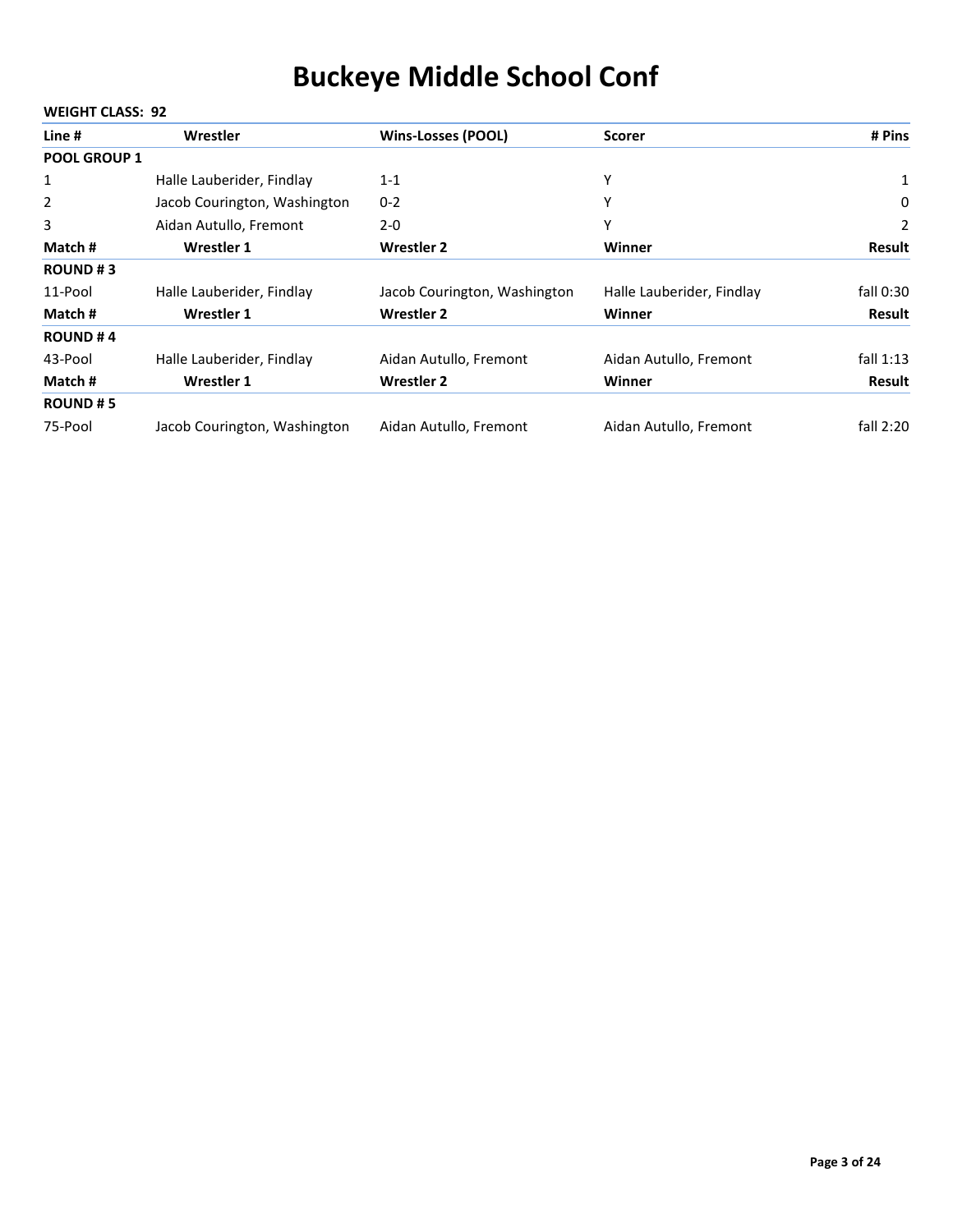| Line #              | Wrestler                 | <b>Wins-Losses (POOL)</b> | <b>Scorer</b>            | # Pins      |
|---------------------|--------------------------|---------------------------|--------------------------|-------------|
| <b>POOL GROUP 1</b> |                          |                           |                          |             |
| 1                   | Ethan Rivera, Fassett    | $1 - 1$                   | Υ                        | $\mathbf 0$ |
| 2                   | Elijah Blair, Washington | $2 - 0$                   | Υ                        |             |
| 3                   | Logan Wensinger, Fremont | $0 - 2$                   | Υ                        | 0           |
| Match #             | Wrestler 1               | <b>Wrestler 2</b>         | Winner                   | Result      |
| <b>ROUND#3</b>      |                          |                           |                          |             |
| 12-Pool             | Ethan Rivera, Fassett    | Elijah Blair, Washington  | Elijah Blair, Washington | maj dec 9-0 |
| Match #             | Wrestler 1               | <b>Wrestler 2</b>         | Winner                   | Result      |
| <b>ROUND#4</b>      |                          |                           |                          |             |
| 44-Pool             | Ethan Rivera, Fassett    | Logan Wensinger, Fremont  | Ethan Rivera, Fassett    | dec 4-0     |
| Match #             | Wrestler 1               | <b>Wrestler 2</b>         | Winner                   | Result      |
| <b>ROUND#5</b>      |                          |                           |                          |             |
| 76-Pool             | Elijah Blair, Washington | Logan Wensinger, Fremont  | Elijah Blair, Washington | fall 0:26   |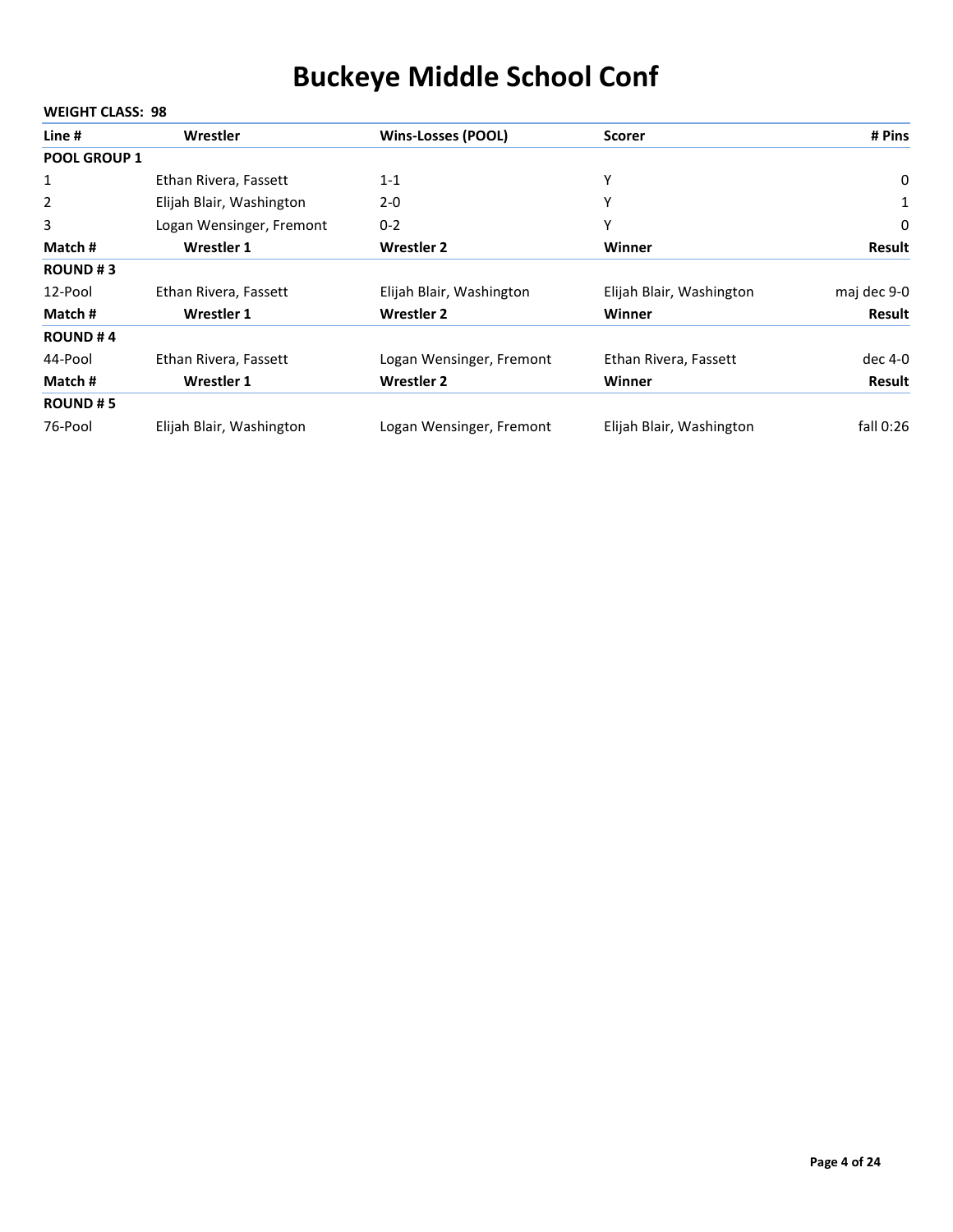| Line #         | Wrestler                    | <b>Wins-Losses (POOL)</b>   | <b>Scorer</b>            | # Pins        |
|----------------|-----------------------------|-----------------------------|--------------------------|---------------|
| POOL GROUP 1   |                             |                             |                          |               |
| 1              | Myles Carroll, Fremont      | $2 - 2$                     | Y                        | 1             |
| 2              | Kahl Cannon, Fassett        | $4 - 0$                     | Υ                        | 3             |
| 3              | Isaac Hernandez, Findlay    | $3 - 1$                     | Υ                        | 1             |
| 4              | Cruz Abalos, Washington     | $1 - 3$                     | Υ                        | 0             |
| 5              | Jacob Skibinski, St Francis | $0 - 4$                     | Υ                        | 0             |
| Match #        | <b>Wrestler 1</b>           | <b>Wrestler 2</b>           | Winner                   | <b>Result</b> |
| <b>ROUND#1</b> |                             |                             |                          |               |
| 1-Pool         | Myles Carroll, Fremont      | Kahl Cannon, Fassett        | Kahl Cannon, Fassett     | maj dec 20-6  |
| 2-Pool         | Isaac Hernandez, Findlay    | Cruz Abalos, Washington     | Isaac Hernandez, Findlay | dec 7-2       |
| Match #        | <b>Wrestler 1</b>           | <b>Wrestler 2</b>           | Winner                   | <b>Result</b> |
| <b>ROUND#2</b> |                             |                             |                          |               |
| 5-Pool         | Kahl Cannon, Fassett        | Isaac Hernandez, Findlay    | Kahl Cannon, Fassett     | fall $3:16$   |
| 6-Pool         | Cruz Abalos, Washington     | Jacob Skibinski, St Francis | Cruz Abalos, Washington  | maj dec 10-0  |
| Match #        | <b>Wrestler 1</b>           | <b>Wrestler 2</b>           | Winner                   | <b>Result</b> |
| <b>ROUND#3</b> |                             |                             |                          |               |
| 37-Pool        | Myles Carroll, Fremont      | Cruz Abalos, Washington     | Myles Carroll, Fremont   | dec 6-0       |
| 38-Pool        | Isaac Hernandez, Findlay    | Jacob Skibinski, St Francis | Isaac Hernandez, Findlay | fall $0:17$   |
| Match #        | <b>Wrestler 1</b>           | <b>Wrestler 2</b>           | Winner                   | <b>Result</b> |
| <b>ROUND#4</b> |                             |                             |                          |               |
| 69-Pool        | Myles Carroll, Fremont      | Isaac Hernandez, Findlay    | Isaac Hernandez, Findlay | dec 10-4      |
| 70-Pool        | Kahl Cannon, Fassett        | Jacob Skibinski, St Francis | Kahl Cannon, Fassett     | fall 0:07     |
| Match #        | <b>Wrestler 1</b>           | <b>Wrestler 2</b>           | Winner                   | <b>Result</b> |
| <b>ROUND#5</b> |                             |                             |                          |               |
| 101-Pool       | Myles Carroll, Fremont      | Jacob Skibinski, St Francis | Myles Carroll, Fremont   | fall 0:54     |
| 102-Pool       | Kahl Cannon, Fassett        | Cruz Abalos, Washington     | Kahl Cannon, Fassett     | fall 0:47     |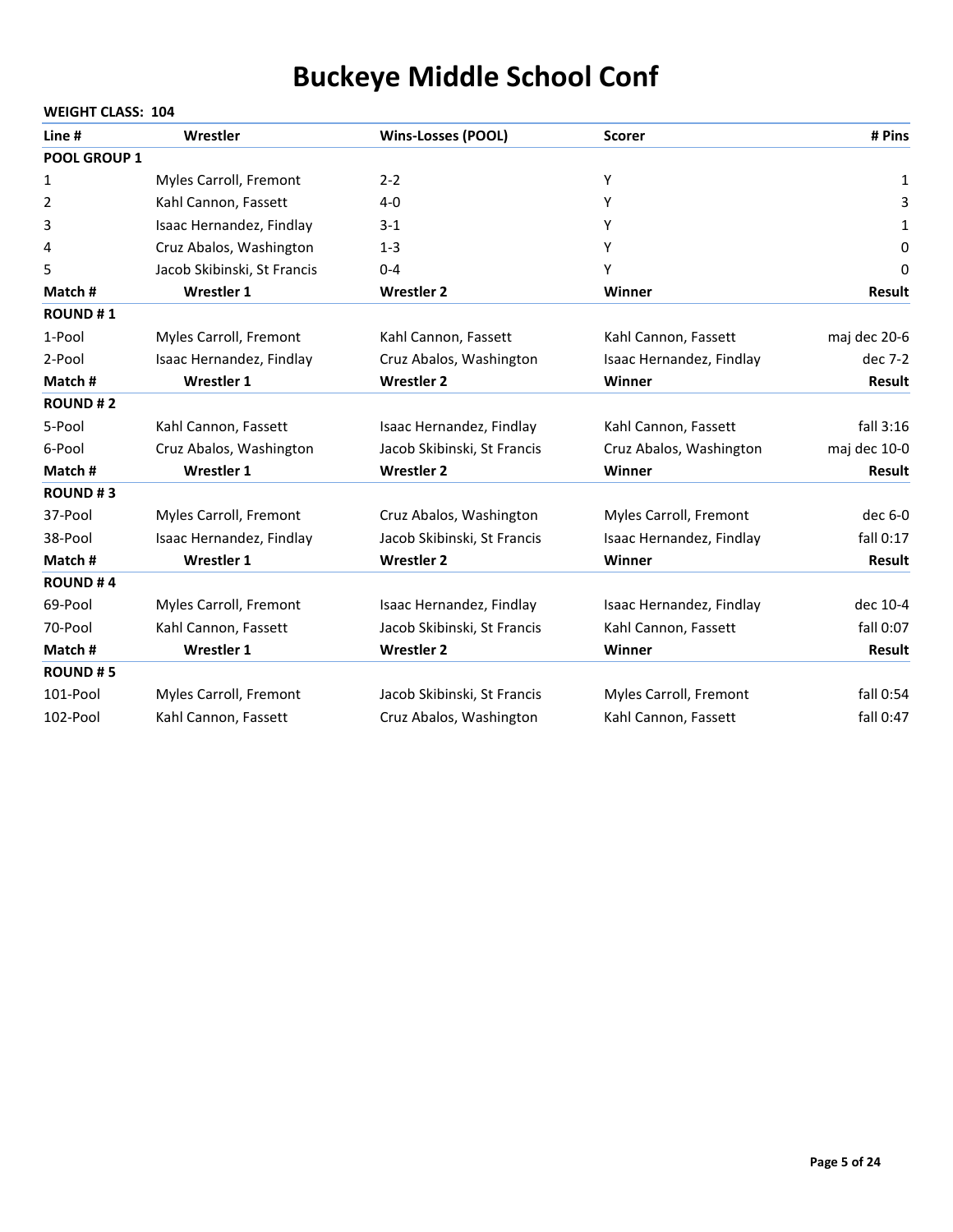| Line #              | Wrestler                | <b>Wins-Losses (POOL)</b> | <b>Scorer</b>           | # Pins        |
|---------------------|-------------------------|---------------------------|-------------------------|---------------|
| <b>POOL GROUP 1</b> |                         |                           |                         |               |
| $\mathbf{1}$        | Lucas Bialy, Washington | $0 - 2$                   | Ν                       | 0             |
| $\overline{2}$      | Andrew Tooman, Fremont  | $1 - 1$                   | N                       | 1             |
| 3                   | Augie Lohmeyer, Fassett | $2 - 0$                   | N                       | 2             |
| Match #             | <b>Wrestler 1</b>       | Wrestler 2                | Winner                  | <b>Result</b> |
| <b>ROUND#3</b>      |                         |                           |                         |               |
| 13-Pool             | Lucas Bialy, Washington | Andrew Tooman, Fremont    | Andrew Tooman, Fremont  | fall 0:46     |
| Match #             | <b>Wrestler 1</b>       | <b>Wrestler 2</b>         | <b>Winner</b>           | Result        |
| <b>ROUND#4</b>      |                         |                           |                         |               |
| 45-Pool             | Lucas Bialy, Washington | Augie Lohmeyer, Fassett   | Augie Lohmeyer, Fassett | fall $0:25$   |
| Match #             | <b>Wrestler 1</b>       | <b>Wrestler 2</b>         | <b>Winner</b>           | Result        |
| <b>ROUND#5</b>      |                         |                           |                         |               |
| 77-Pool             | Andrew Tooman, Fremont  | Augie Lohmeyer, Fassett   | Augie Lohmeyer, Fassett | fall 1:59     |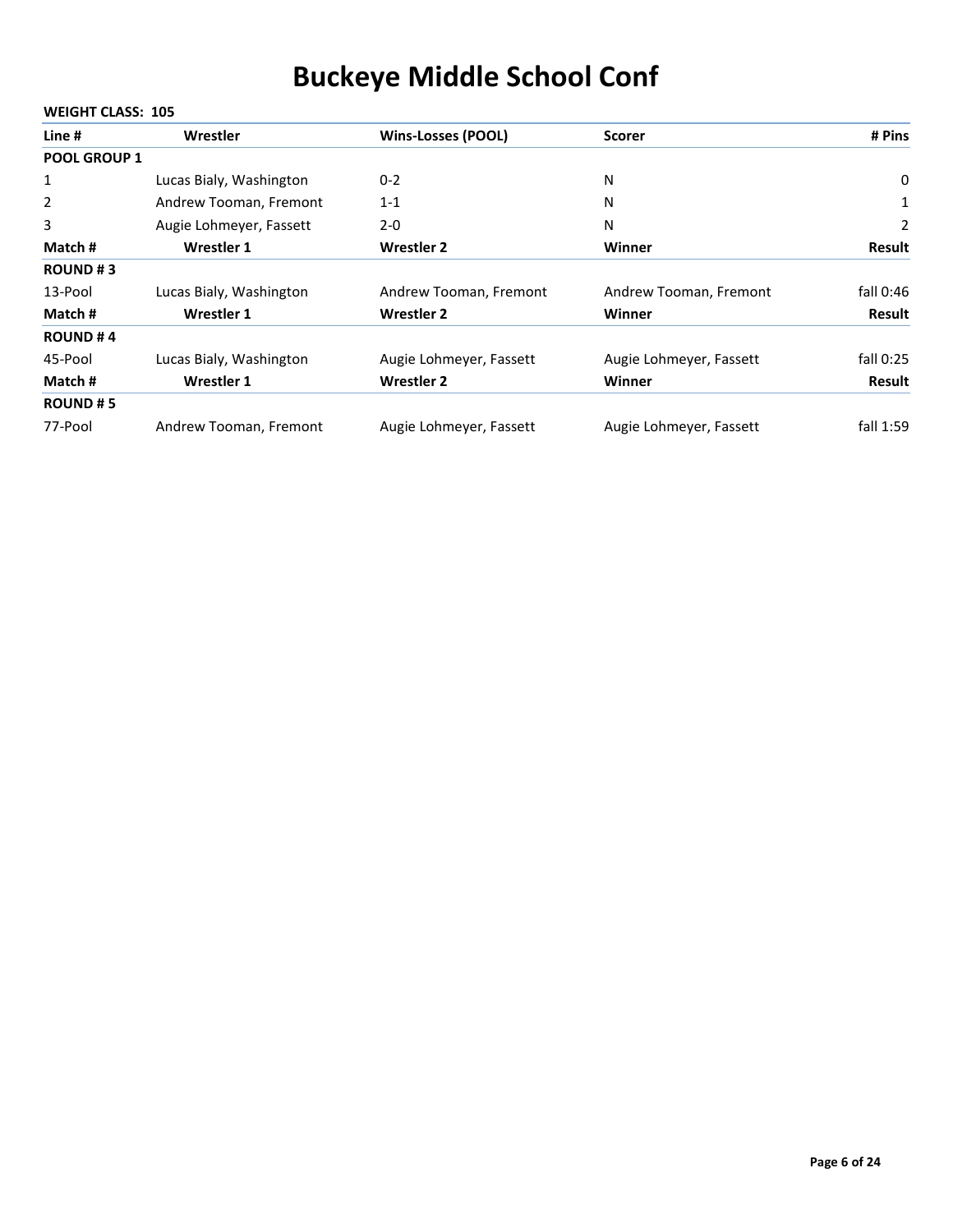|                     | <b>WEIGHT CLASS: 110</b>     |                              |                         |               |  |
|---------------------|------------------------------|------------------------------|-------------------------|---------------|--|
| Line #              | Wrestler                     | <b>Wins-Losses (POOL)</b>    | <b>Scorer</b>           | # Pins        |  |
| <b>POOL GROUP 1</b> |                              |                              |                         |               |  |
| 1                   | Gabe McNally, Fassett        | 3-0                          | Υ                       | 3             |  |
| 2                   | Lincoln Kirian, Findlay      | $1 - 2$                      | Υ                       | 1             |  |
| 3                   | Brandon Copeland, Washington | $0 - 3$                      | Y                       | 0             |  |
| 4                   | Jaiden Long, Fremont         | $2 - 1$                      | Υ                       | 1             |  |
| Match#              | <b>Wrestler 1</b>            | <b>Wrestler 2</b>            | Winner                  | <b>Result</b> |  |
| <b>ROUND#3</b>      |                              |                              |                         |               |  |
| 14-Pool             | Gabe McNally, Fassett        | Lincoln Kirian, Findlay      | Gabe McNally, Fassett   | fall 1:57     |  |
| 15-Pool             | Brandon Copeland, Washington | Jaiden Long, Fremont         | Jaiden Long, Fremont    | fall 0:29     |  |
| Match#              | <b>Wrestler 1</b>            | <b>Wrestler 2</b>            | Winner                  | <b>Result</b> |  |
| <b>ROUND#4</b>      |                              |                              |                         |               |  |
| 46-Pool             | Gabe McNally, Fassett        | Brandon Copeland, Washington | Gabe McNally, Fassett   | fall 0:38     |  |
| 47-Pool             | Lincoln Kirian, Findlay      | Jaiden Long, Fremont         | Jaiden Long, Fremont    | dec 5-0       |  |
| Match #             | Wrestler 1                   | <b>Wrestler 2</b>            | Winner                  | <b>Result</b> |  |
| <b>ROUND#5</b>      |                              |                              |                         |               |  |
| 78-Pool             | Gabe McNally, Fassett        | Jaiden Long, Fremont         | Gabe McNally, Fassett   | fall 1:04     |  |
| 79-Pool             | Lincoln Kirian, Findlay      | Brandon Copeland, Washington | Lincoln Kirian, Findlay | fall 3:51     |  |

#### **Page 7 of 24**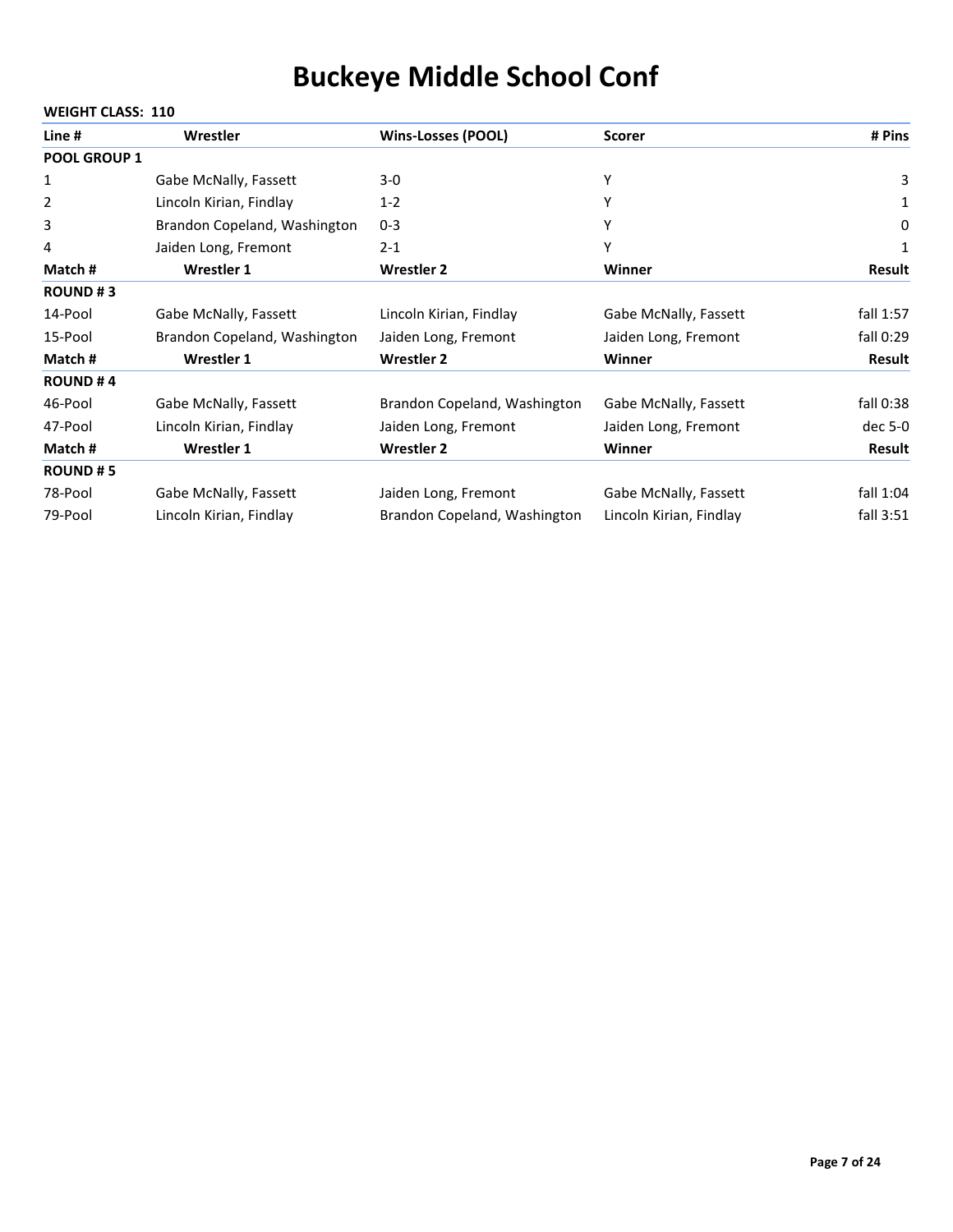| Line #              | Wrestler                | <b>Wins-Losses (POOL)</b> | <b>Scorer</b>           | # Pins        |
|---------------------|-------------------------|---------------------------|-------------------------|---------------|
| <b>POOL GROUP 1</b> |                         |                           |                         |               |
| 1                   | Ryan Jones, Washington  | $0 - 2$                   | Ν                       | 0             |
| 2                   | Mason Adams, Washington | $2 - 0$                   | Ν                       | 2             |
| 3                   | Thomas McLear, Fassett  | $1 - 1$                   | N                       | 1             |
| Match #             | Wrestler 1              | Wrestler 2                | Winner                  | <b>Result</b> |
| <b>ROUND#3</b>      |                         |                           |                         |               |
| 16-Pool             | Ryan Jones, Washington  | Mason Adams, Washington   | Mason Adams, Washington | fall 0:38     |
| Match #             | Wrestler 1              | <b>Wrestler 2</b>         | Winner                  | Result        |
| <b>ROUND#4</b>      |                         |                           |                         |               |
| 48-Pool             | Ryan Jones, Washington  | Thomas McLear, Fassett    | Thomas McLear, Fassett  | fall $1:24$   |
| Match #             | Wrestler 1              | <b>Wrestler 2</b>         | Winner                  | Result        |
| <b>ROUND#5</b>      |                         |                           |                         |               |
| 80-Pool             | Mason Adams, Washington | Thomas McLear, Fassett    | Mason Adams, Washington | fall $1:03$   |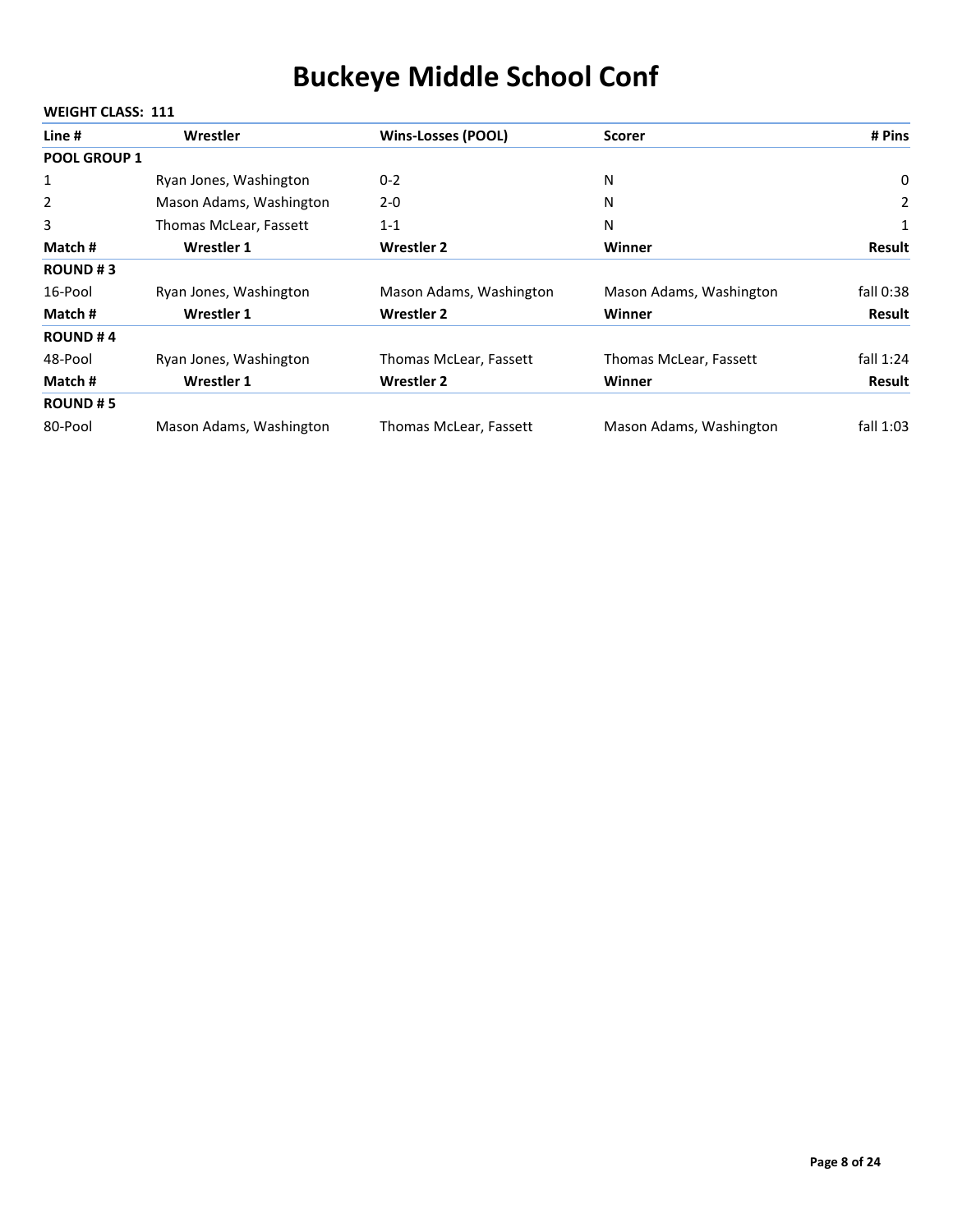| Line #              | Wrestler                  | <b>Wins-Losses (POOL)</b> | <b>Scorer</b>          | # Pins       |
|---------------------|---------------------------|---------------------------|------------------------|--------------|
| <b>POOL GROUP 1</b> |                           |                           |                        |              |
| 1                   | Alex Mainz, Washington    | $3-0$                     | N                      | $\mathbf{2}$ |
| 2                   | Antonio Giannino, Fassett | $0 - 3$                   | N                      | 0            |
| Match #             | Wrestler 1                | <b>Wrestler 2</b>         | Winner                 | Result       |
| <b>ROUND#3</b>      |                           |                           |                        |              |
| 17-Pool             | Alex Mainz, Washington    | Antonio Giannino, Fassett | Alex Mainz, Washington | dec $6-2$ SV |
| Match #             | Wrestler 1                | <b>Wrestler 2</b>         | Winner                 | Result       |
| <b>ROUND#4</b>      |                           |                           |                        |              |
| 49-Pool             | Alex Mainz, Washington    | Antonio Giannino, Fassett | Alex Mainz, Washington | fall 4:28    |
| Match #             | Wrestler 1                | <b>Wrestler 2</b>         | Winner                 | Result       |
| <b>ROUND#5</b>      |                           |                           |                        |              |
| 81-Pool             | Alex Mainz, Washington    | Antonio Giannino, Fassett | Alex Mainz, Washington | fall $3:44$  |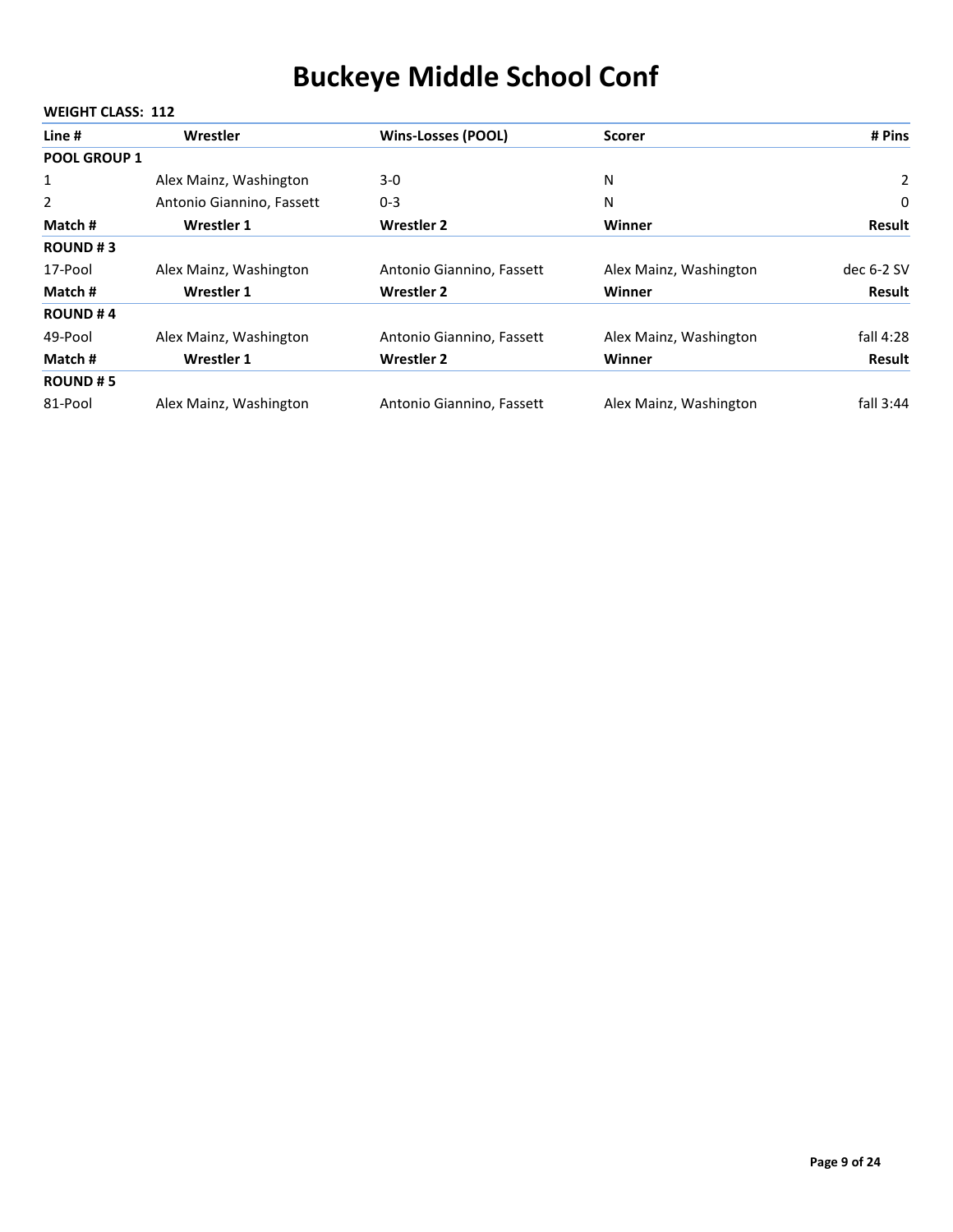| Line #              | Wrestler                   | <b>Wins-Losses (POOL)</b>  | <b>Scorer</b>              | # Pins           |  |
|---------------------|----------------------------|----------------------------|----------------------------|------------------|--|
| <b>POOL GROUP 1</b> |                            |                            |                            |                  |  |
| 1                   | Tyler Franke, Fassett      | $2 - 1$                    | Υ                          | 2                |  |
| 2                   | Madison Smith, Findlay     | $1 - 2$                    |                            | $\boldsymbol{0}$ |  |
| 3                   | Peyton Wuebker, Washington | $3-0$                      |                            | 3                |  |
| 4                   | Caesar DeLaTorre, Fremont  | $0 - 3$                    | Υ                          | 0                |  |
| Match #             | Wrestler 1                 | <b>Wrestler 2</b>          | Winner                     | <b>Result</b>    |  |
| <b>ROUND#3</b>      |                            |                            |                            |                  |  |
| 18-Pool             | Tyler Franke, Fassett      | Madison Smith, Findlay     | Tyler Franke, Fassett      | fall 0:57        |  |
| 19-Pool             | Peyton Wuebker, Washington | Caesar DeLaTorre, Fremont  | Peyton Wuebker, Washington | fall 2:06        |  |
| Match #             | <b>Wrestler 1</b>          | <b>Wrestler 2</b>          | Winner                     | Result           |  |
| <b>ROUND#4</b>      |                            |                            |                            |                  |  |
| 50-Pool             | Tyler Franke, Fassett      | Peyton Wuebker, Washington | Peyton Wuebker, Washington | fall $2:47$      |  |
| 51-Pool             | Madison Smith, Findlay     | Caesar DeLaTorre, Fremont  | Madison Smith, Findlay     | maj dec 10-2     |  |
| Match#              | Wrestler 1                 | <b>Wrestler 2</b>          | Winner                     | <b>Result</b>    |  |
| <b>ROUND#5</b>      |                            |                            |                            |                  |  |
| 82-Pool             | Tyler Franke, Fassett      | Caesar DeLaTorre, Fremont  | Tyler Franke, Fassett      | fall 0:29        |  |
| 83-Pool             | Madison Smith, Findlay     | Peyton Wuebker, Washington | Peyton Wuebker, Washington | fall $1:02$      |  |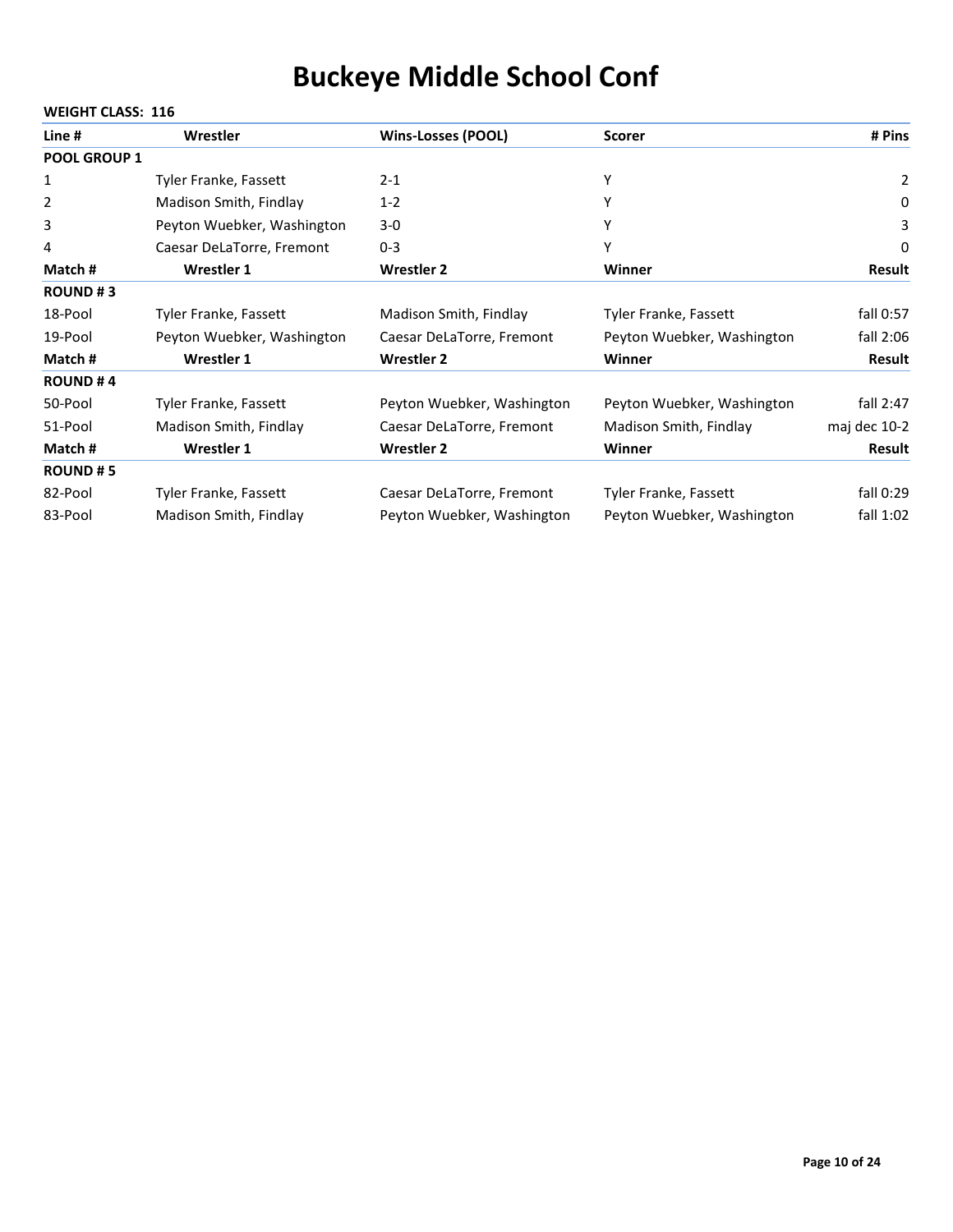| Line #              | Wrestler                | <b>Wins-Losses (POOL)</b> | <b>Scorer</b>           | # Pins      |
|---------------------|-------------------------|---------------------------|-------------------------|-------------|
| <b>POOL GROUP 1</b> |                         |                           |                         |             |
| 1                   | Jeron Potts, Washington | $1 - 1$                   | Υ                       | 0           |
| $\overline{2}$      | Kyle Simpson, Fassett   | $1 - 1$                   | Υ                       | 1           |
| 3                   | Cade Reineck, Fremont   | $1 - 1$                   | Υ                       | 0           |
| Match #             | Wrestler 1              | <b>Wrestler 2</b>         | Winner                  | Result      |
| <b>ROUND#3</b>      |                         |                           |                         |             |
| 20-Pool             | Jeron Potts, Washington | Kyle Simpson, Fassett     | Jeron Potts, Washington | dec 6-4 TB  |
| Match #             | Wrestler 1              | <b>Wrestler 2</b>         | Winner                  | Result      |
| <b>ROUND#4</b>      |                         |                           |                         |             |
| 52-Pool             | Jeron Potts, Washington | Cade Reineck, Fremont     | Cade Reineck, Fremont   | dec 4-3     |
| Match #             | Wrestler 1              | <b>Wrestler 2</b>         | Winner                  | Result      |
| <b>ROUND#5</b>      |                         |                           |                         |             |
| 84-Pool             | Kyle Simpson, Fassett   | Cade Reineck, Fremont     | Kyle Simpson, Fassett   | fall $4:21$ |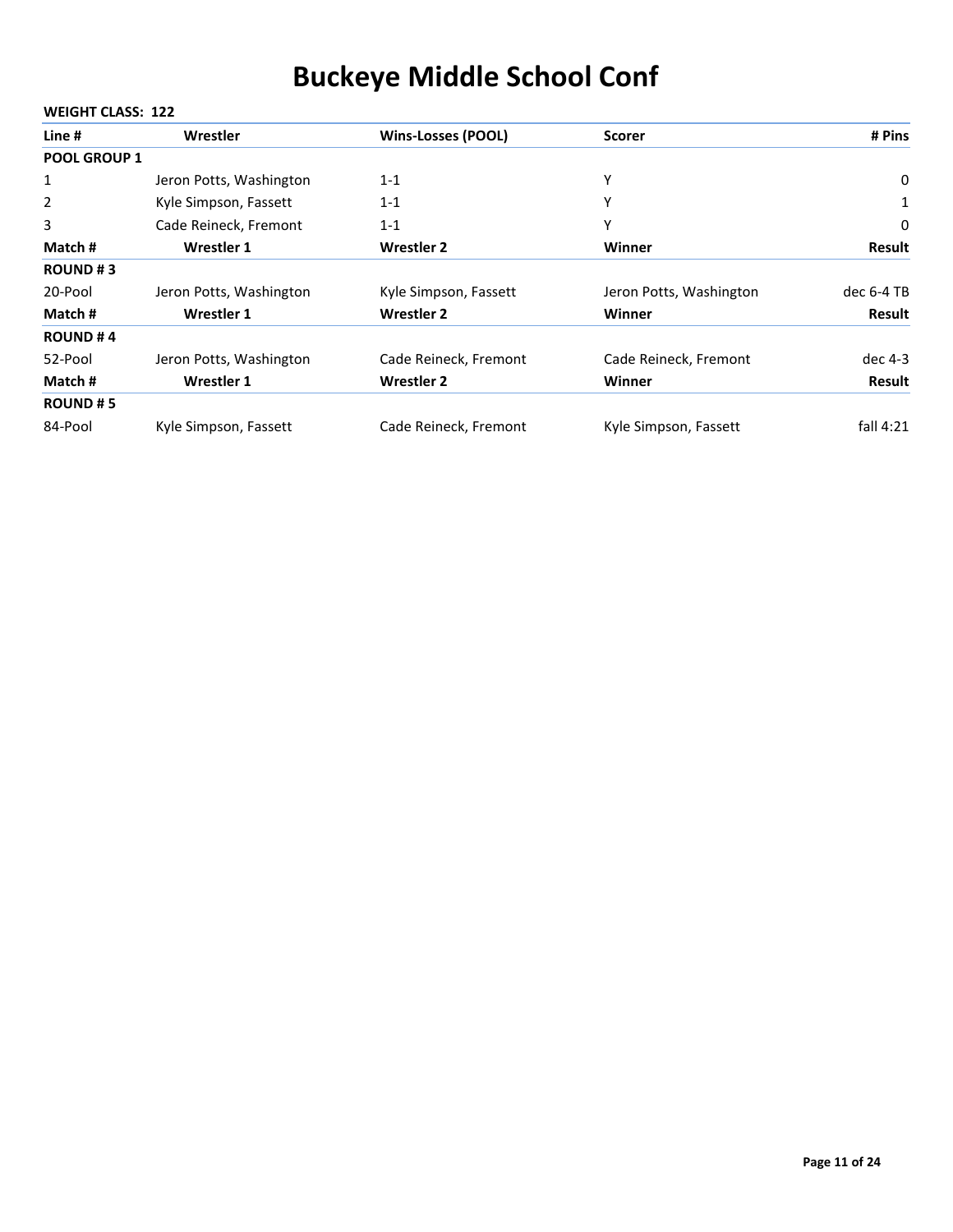|                     | <b>WEIGHT CLASS: 123</b>  |                           |                           |               |  |  |
|---------------------|---------------------------|---------------------------|---------------------------|---------------|--|--|
| Line #              | Wrestler                  | <b>Wins-Losses (POOL)</b> | <b>Scorer</b>             | # Pins        |  |  |
| <b>POOL GROUP 1</b> |                           |                           |                           |               |  |  |
| 1                   | Ethan Riley, Washington   | $2 - 1$                   | N                         | 1             |  |  |
| 2                   | Nick Holloway, Washington | $3-0$                     | N                         | 1             |  |  |
| 3                   | Sean Beavers, Fassett     | $0 - 3$                   | N                         | 0             |  |  |
| 4                   | Corey Pounders, Fassett   | $1 - 2$                   | N                         | 1             |  |  |
| Match #             | Wrestler 1                | <b>Wrestler 2</b>         | Winner                    | <b>Result</b> |  |  |
| <b>ROUND#3</b>      |                           |                           |                           |               |  |  |
| 21-Pool             | Ethan Riley, Washington   | Nick Holloway, Washington | Nick Holloway, Washington | dec $8-2$     |  |  |
| 22-Pool             | Sean Beavers, Fassett     | Corey Pounders, Fassett   | Corey Pounders, Fassett   | fall 2:05     |  |  |
| Match #             | <b>Wrestler 1</b>         | <b>Wrestler 2</b>         | Winner                    | <b>Result</b> |  |  |
| <b>ROUND#4</b>      |                           |                           |                           |               |  |  |
| 53-Pool             | Ethan Riley, Washington   | Sean Beavers, Fassett     | Ethan Riley, Washington   | dec 7-0       |  |  |
| 54-Pool             | Nick Holloway, Washington | Corey Pounders, Fassett   | Nick Holloway, Washington | fall $3:42$   |  |  |
| Match #             | <b>Wrestler 1</b>         | <b>Wrestler 2</b>         | Winner                    | <b>Result</b> |  |  |
| <b>ROUND#5</b>      |                           |                           |                           |               |  |  |
| 85-Pool             | Ethan Riley, Washington   | Corey Pounders, Fassett   | Ethan Riley, Washington   | fall $2:14$   |  |  |
| 86-Pool             | Nick Holloway, Washington | Sean Beavers, Fassett     | Nick Holloway, Washington | dec 4-1       |  |  |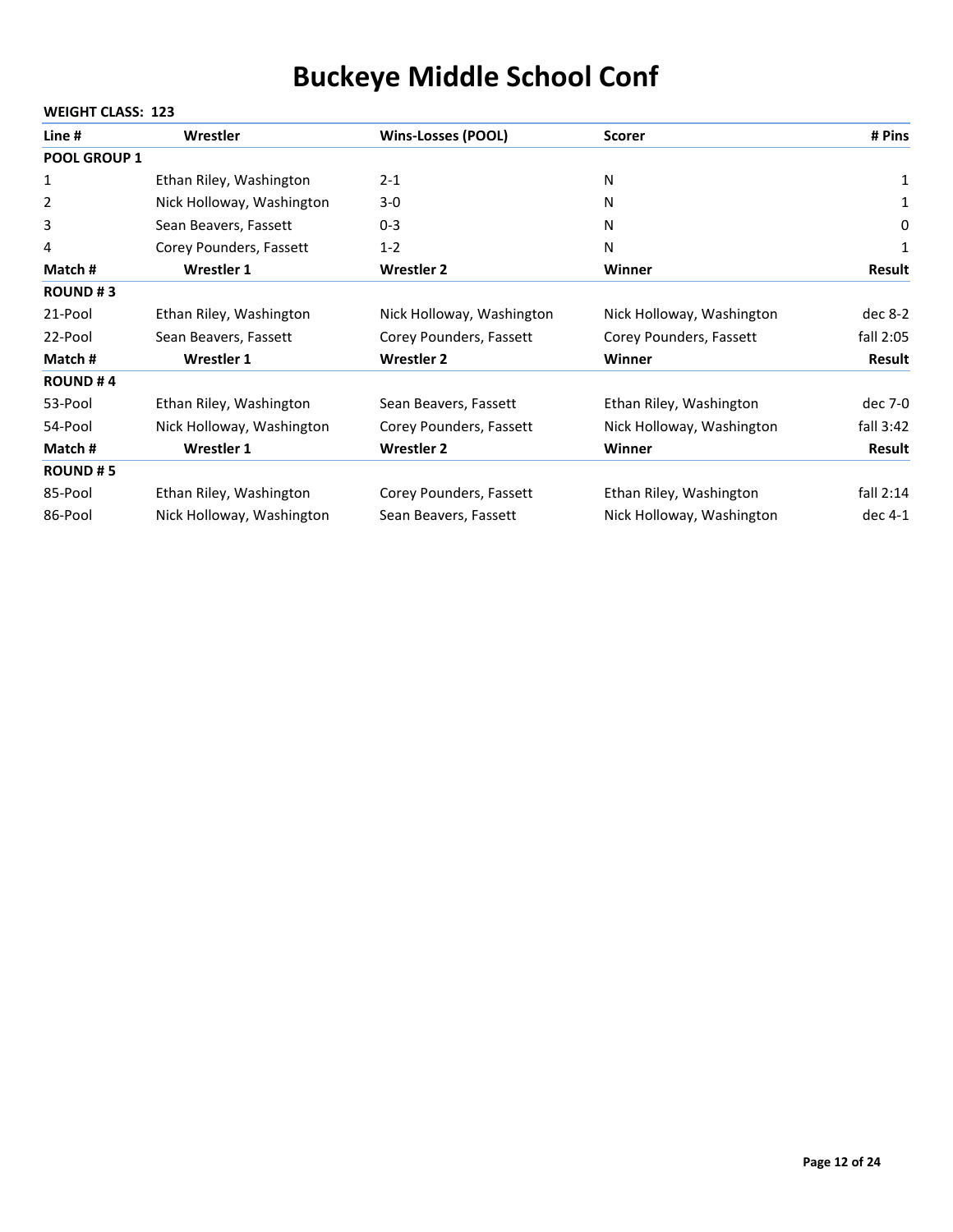| Line #         | Wrestler                | <b>Wins-Losses (POOL)</b> | <b>Scorer</b>           | # Pins      |
|----------------|-------------------------|---------------------------|-------------------------|-------------|
| POOL GROUP 1   |                         |                           |                         |             |
| 1              | Gabe Reyescruz, Fremont | $1 - 2$                   | Υ                       | 1           |
| 2              | Caden Mallett, Fassett  | $2 - 1$                   | Υ                       | 2           |
| 3              | Liz Lopez, Findlay      | $0 - 3$                   | Υ                       | 0           |
| 4              | Gage Older, Washington  | $3 - 0$                   | Υ                       | 2           |
| Match #        | <b>Wrestler 1</b>       | <b>Wrestler 2</b>         | Winner                  | Result      |
| <b>ROUND#3</b> |                         |                           |                         |             |
| 23-Pool        | Gabe Reyescruz, Fremont | Caden Mallett, Fassett    | Caden Mallett, Fassett  | fall $1:01$ |
| 24-Pool        | Liz Lopez, Findlay      | Gage Older, Washington    | Gage Older, Washington  | fall $2:06$ |
| Match#         | Wrestler 1              | <b>Wrestler 2</b>         | <b>Winner</b>           | Result      |
| <b>ROUND#4</b> |                         |                           |                         |             |
| 55-Pool        | Gabe Reyescruz, Fremont | Liz Lopez, Findlay        | Gabe Reyescruz, Fremont | fall 1:29   |
| 56-Pool        | Caden Mallett, Fassett  | Gage Older, Washington    | Gage Older, Washington  | dec 10-3    |
| Match #        | Wrestler 1              | <b>Wrestler 2</b>         | Winner                  | Result      |
| <b>ROUND#5</b> |                         |                           |                         |             |
| 87-Pool        | Gabe Reyescruz, Fremont | Gage Older, Washington    | Gage Older, Washington  | fall $1:21$ |
| 88-Pool        | Caden Mallett, Fassett  | Liz Lopez, Findlay        | Caden Mallett, Fassett  | fall 0:18   |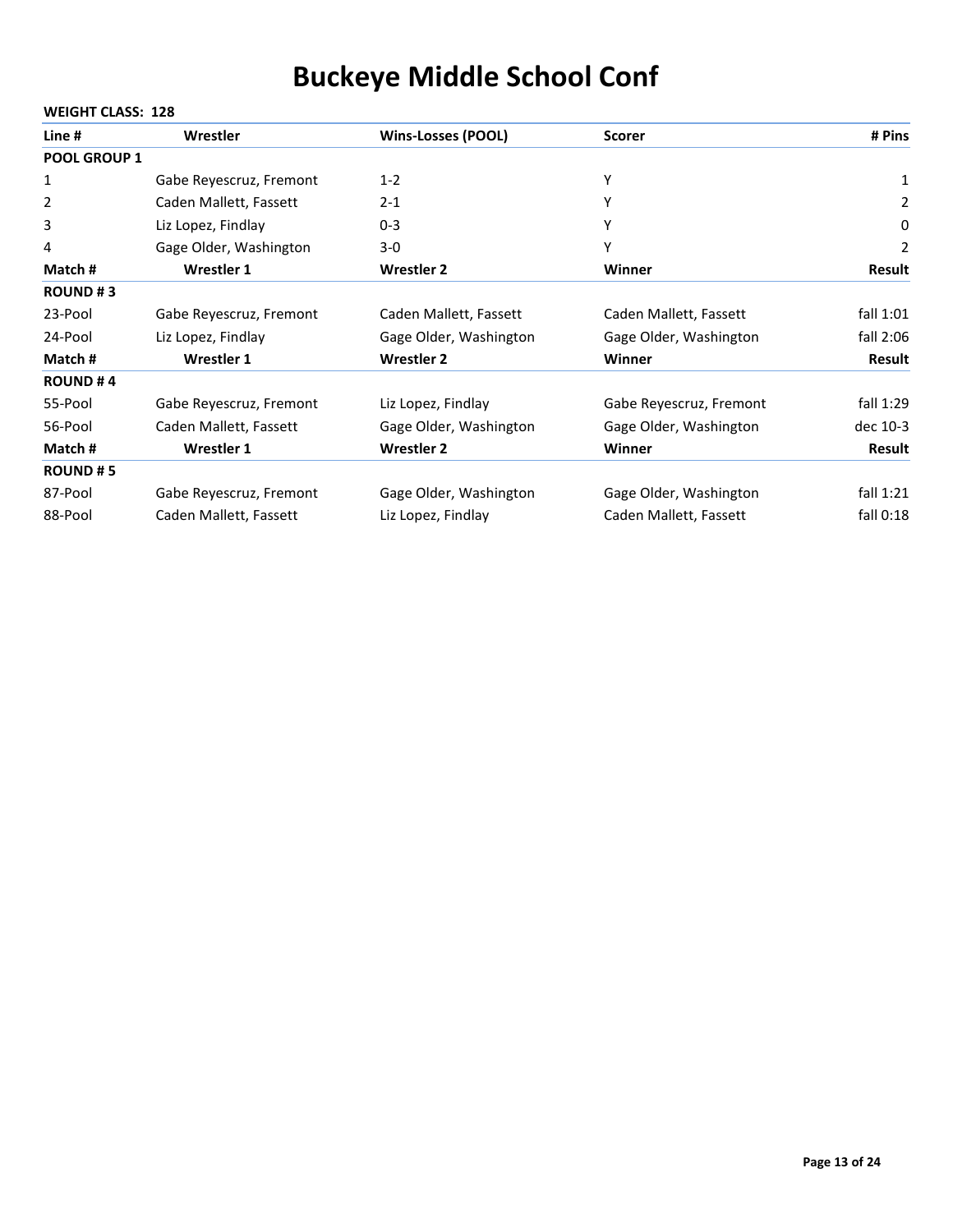| Line #              | Wrestler               | <b>Wins-Losses (POOL)</b> | <b>Scorer</b>         | # Pins        |
|---------------------|------------------------|---------------------------|-----------------------|---------------|
| <b>POOL GROUP 1</b> |                        |                           |                       |               |
| 1                   | Corey Bobbs, Fassett   | $1 - 1$                   | Υ                     | $\mathbf{1}$  |
| 2                   | Logan Tucker, Fremont  | $2 - 0$                   | Υ                     | 2             |
| 3                   | Anthony Bowen, Findlay | $0 - 2$                   | Υ                     | 0             |
| Match #             | Wrestler 1             | <b>Wrestler 2</b>         | Winner                | <b>Result</b> |
| <b>ROUND#3</b>      |                        |                           |                       |               |
| 25-Pool             | Corey Bobbs, Fassett   | Logan Tucker, Fremont     | Logan Tucker, Fremont | fall $3:00$   |
| Match #             | Wrestler 1             | <b>Wrestler 2</b>         | Winner                | Result        |
| <b>ROUND#4</b>      |                        |                           |                       |               |
| 57-Pool             | Corey Bobbs, Fassett   | Anthony Bowen, Findlay    | Corey Bobbs, Fassett  | fall $3:32$   |
| Match #             | Wrestler 1             | <b>Wrestler 2</b>         | Winner                | Result        |
| <b>ROUND#5</b>      |                        |                           |                       |               |
| 89-Pool             | Logan Tucker, Fremont  | Anthony Bowen, Findlay    | Logan Tucker, Fremont | fall $1:12$   |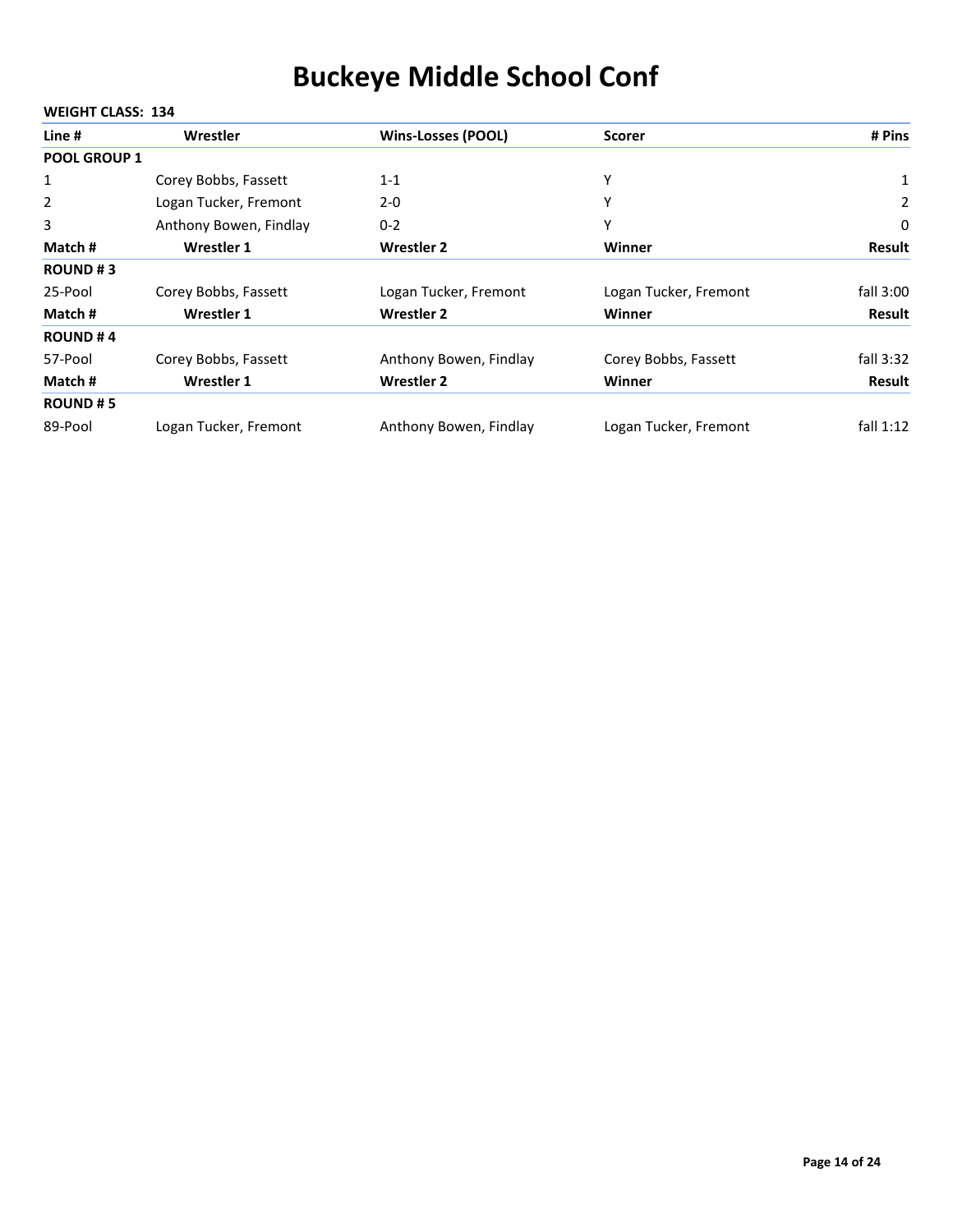| Line #              | Wrestler                | <b>Wins-Losses (POOL)</b> | <b>Scorer</b>           | # Pins        |
|---------------------|-------------------------|---------------------------|-------------------------|---------------|
| <b>POOL GROUP 1</b> |                         |                           |                         |               |
| 1                   | Julius Andrade, Fremont | $3-0$                     | N                       | 3             |
| 2                   | Cooper Kelsey, Fassett  | $0 - 3$                   | N                       | 0             |
| Match #             | Wrestler 1              | <b>Wrestler 2</b>         | Winner                  | Result        |
| <b>ROUND#3</b>      |                         |                           |                         |               |
| 26-Pool             | Julius Andrade, Fremont | Cooper Kelsey, Fassett    | Julius Andrade, Fremont | fall $0:11$   |
| Match #             | Wrestler 1              | <b>Wrestler 2</b>         | Winner                  | Result        |
| <b>ROUND#4</b>      |                         |                           |                         |               |
| 58-Pool             | Julius Andrade, Fremont | Cooper Kelsey, Fassett    | Julius Andrade, Fremont | fall $0:10$   |
| Match #             | Wrestler 1              | <b>Wrestler 2</b>         | Winner                  | <b>Result</b> |
| <b>ROUND#5</b>      |                         |                           |                         |               |
| 90-Pool             | Julius Andrade, Fremont | Cooper Kelsey, Fassett    | Julius Andrade, Fremont | fall $1:44$   |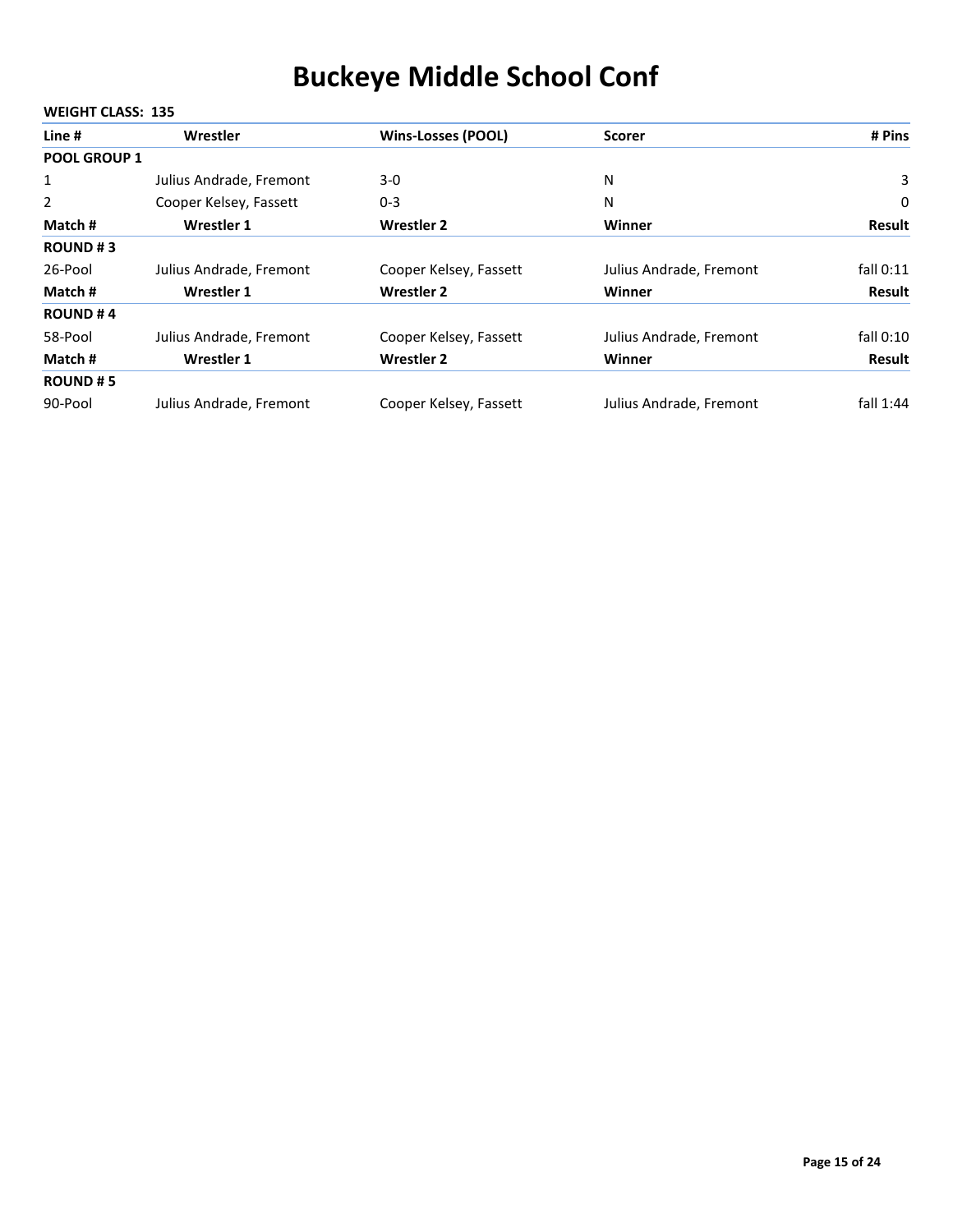| Line #              | Wrestler                | <b>Wins-Losses (POOL)</b> | <b>Scorer</b>          | # Pins        |
|---------------------|-------------------------|---------------------------|------------------------|---------------|
| <b>POOL GROUP 1</b> |                         |                           |                        |               |
| 1                   | Carter Whaley, Fassett  | $3-0$                     | Υ                      | 3             |
| 2                   | Tyson Hamlin, Findlay   | $1 - 2$                   | Y                      | 1             |
| 3                   | DJ Mingione, Washington | $0 - 3$                   | Y                      | 0             |
| 4                   | Ethan Thomas, Fremont   | $2 - 1$                   | Υ                      | 2             |
| Match#              | Wrestler 1              | <b>Wrestler 2</b>         | <b>Winner</b>          | <b>Result</b> |
| <b>ROUND#3</b>      |                         |                           |                        |               |
| 27-Pool             | Carter Whaley, Fassett  | Tyson Hamlin, Findlay     | Carter Whaley, Fassett | fall 1:59     |
| 28-Pool             | DJ Mingione, Washington | Ethan Thomas, Fremont     | Ethan Thomas, Fremont  | fall $0:33$   |
| Match #             | <b>Wrestler 1</b>       | <b>Wrestler 2</b>         | Winner                 | Result        |
| <b>ROUND#4</b>      |                         |                           |                        |               |
| 59-Pool             | Carter Whaley, Fassett  | DJ Mingione, Washington   | Carter Whaley, Fassett | fall $0:32$   |
| 60-Pool             | Tyson Hamlin, Findlay   | Ethan Thomas, Fremont     | Ethan Thomas, Fremont  | fall 0:55     |
| Match #             | <b>Wrestler 1</b>       | <b>Wrestler 2</b>         | Winner                 | Result        |
| <b>ROUND#5</b>      |                         |                           |                        |               |
| 91-Pool             | Carter Whaley, Fassett  | Ethan Thomas, Fremont     | Carter Whaley, Fassett | fall $2:08$   |
| 92-Pool             | Tyson Hamlin, Findlay   | DJ Mingione, Washington   | Tyson Hamlin, Findlay  | fall $1:21$   |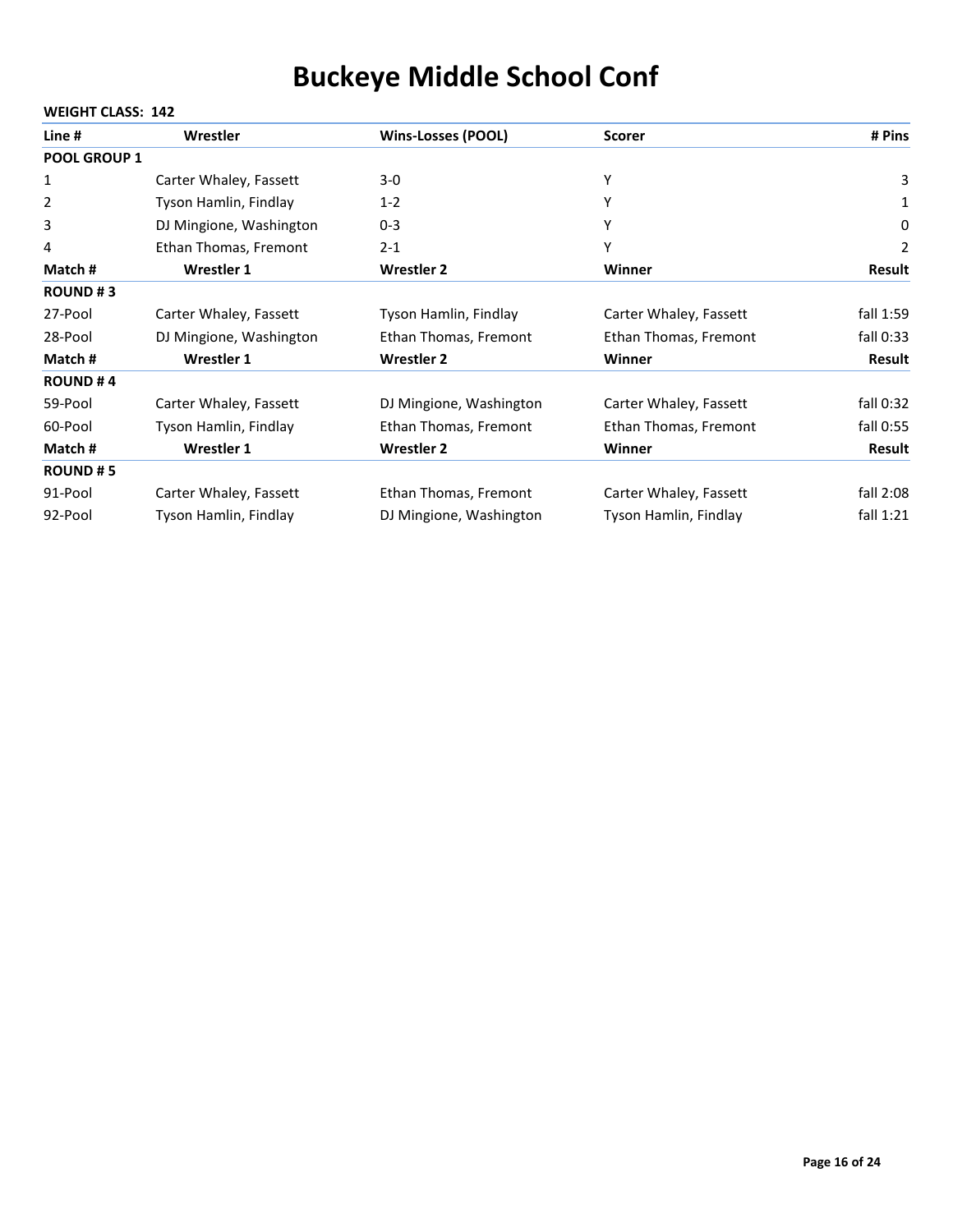| Line #              | Wrestler                   | <b>Wins-Losses (POOL)</b>  | <b>Scorer</b>         | # Pins         |
|---------------------|----------------------------|----------------------------|-----------------------|----------------|
| <b>POOL GROUP 1</b> |                            |                            |                       |                |
| $\mathbf{1}$        | Cashel West, Findlay       | $2 - 0$                    | Υ                     | $\overline{2}$ |
| 2                   | Brent Stephens, Washington | $0 - 2$                    | Υ                     | 0              |
| 3                   | David Purtee, Fassett      | $1 - 1$                    | Υ                     | $\mathbf{1}$   |
| Match #             | <b>Wrestler 1</b>          | <b>Wrestler 2</b>          | Winner                | <b>Result</b>  |
| <b>ROUND#3</b>      |                            |                            |                       |                |
| 29-Pool             | Cashel West, Findlay       | Brent Stephens, Washington | Cashel West, Findlay  | fall 0:59      |
| Match #             | Wrestler 1                 | <b>Wrestler 2</b>          | Winner                | Result         |
| <b>ROUND#4</b>      |                            |                            |                       |                |
| 61-Pool             | Cashel West, Findlay       | David Purtee, Fassett      | Cashel West, Findlay  | fall 2:55      |
| Match #             | <b>Wrestler 1</b>          | <b>Wrestler 2</b>          | <b>Winner</b>         | Result         |
| <b>ROUND#5</b>      |                            |                            |                       |                |
| 93-Pool             | Brent Stephens, Washington | David Purtee, Fassett      | David Purtee, Fassett | fall 2:07      |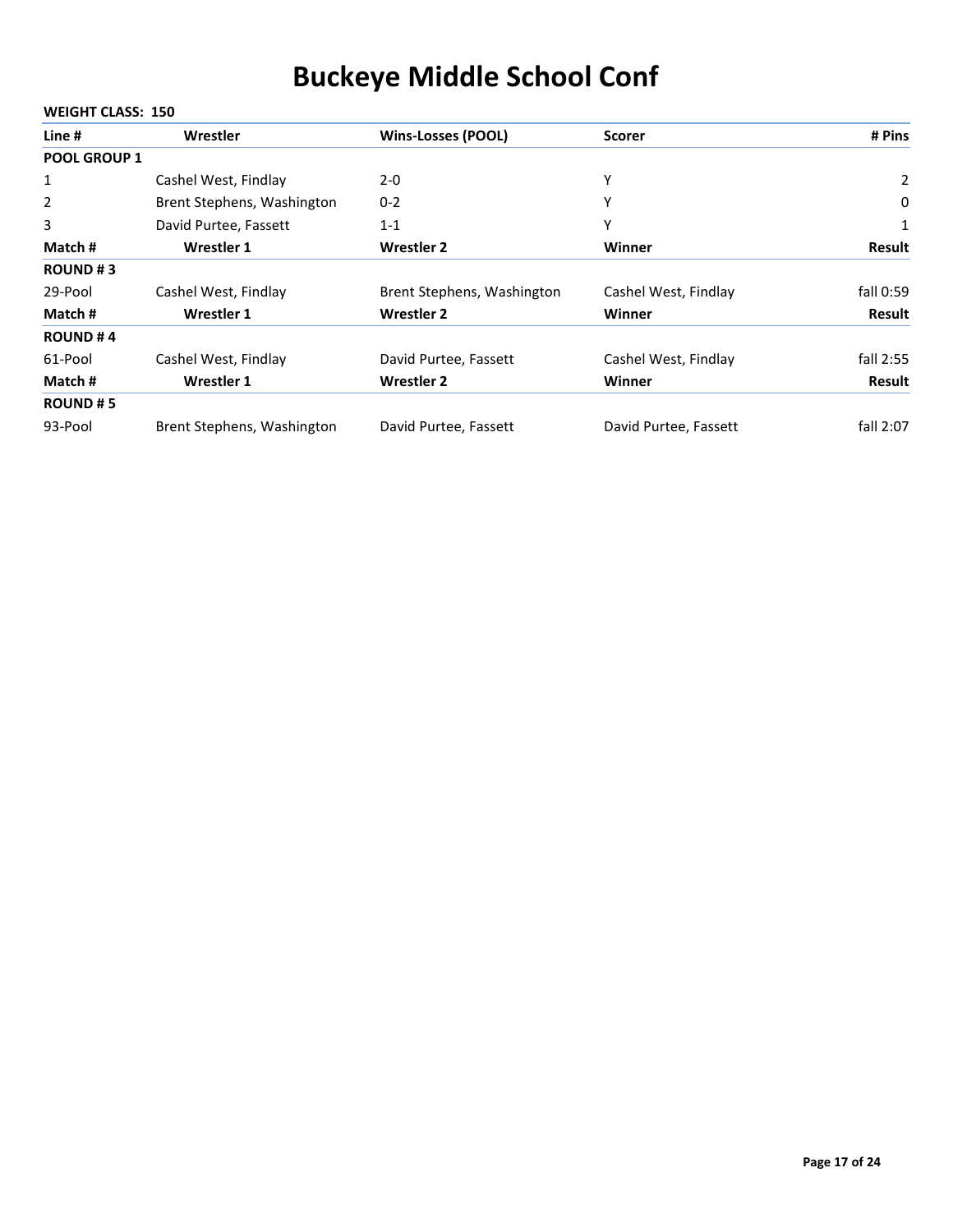| Line #              | Wrestler               | <b>Wins-Losses (POOL)</b> | <b>Scorer</b>          | # Pins       |
|---------------------|------------------------|---------------------------|------------------------|--------------|
| <b>POOL GROUP 1</b> |                        |                           |                        |              |
| 1                   | Nakai Hayes, Fassett   | $0 - 3$                   | N                      | 0            |
| $\overline{2}$      | Jailan Harris, Fassett | $3-0$                     | N                      | 2            |
| Match #             | Wrestler 1             | <b>Wrestler 2</b>         | Winner                 | Result       |
| <b>ROUND#3</b>      |                        |                           |                        |              |
| 30-Pool             | Nakai Hayes, Fassett   | Jailan Harris, Fassett    | Jailan Harris, Fassett | fall $2:44$  |
| Match #             | Wrestler 1             | <b>Wrestler 2</b>         | Winner                 | Result       |
| <b>ROUND#4</b>      |                        |                           |                        |              |
| 62-Pool             | Nakai Hayes, Fassett   | Jailan Harris, Fassett    | Jailan Harris, Fassett | fall 3:57    |
| Match #             | Wrestler 1             | <b>Wrestler 2</b>         | Winner                 | Result       |
| <b>ROUND#5</b>      |                        |                           |                        |              |
| 94-Pool             | Nakai Hayes, Fassett   | Jailan Harris, Fassett    | Jailan Harris, Fassett | maj dec 13-3 |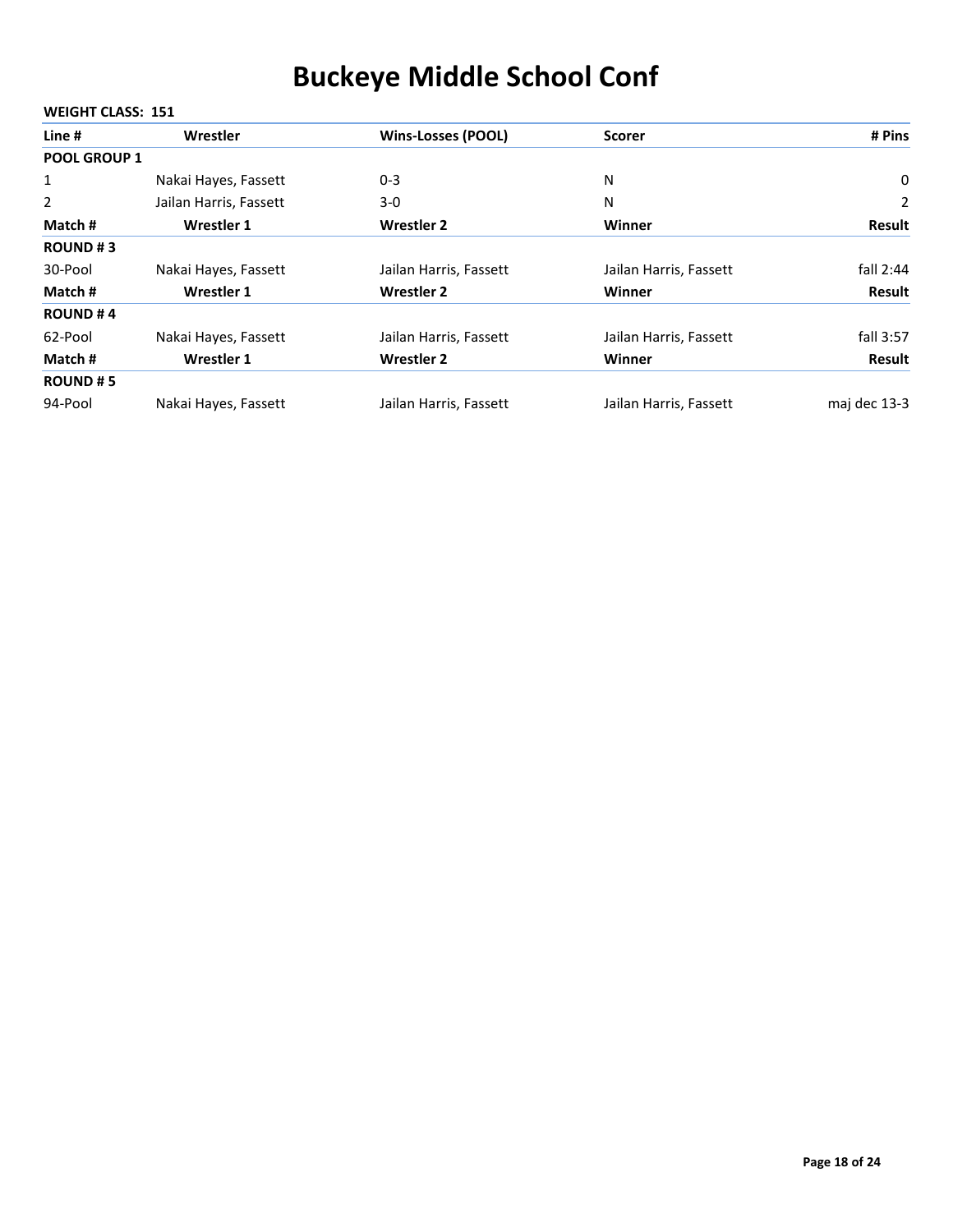| Line #              | Wrestler                | <b>Wins-Losses (POOL)</b> | <b>Scorer</b>          | # Pins      |
|---------------------|-------------------------|---------------------------|------------------------|-------------|
| <b>POOL GROUP 1</b> |                         |                           |                        |             |
| 1                   | Nate Waite, Fassett     | $1 - 2$                   | Υ                      | 1           |
| 2                   | Luis Valencia, Findlay  | $2 - 1$                   | Υ                      | 0           |
| 3                   | Logan Gross, Washington | $0 - 3$                   | Υ                      | 0           |
| 4                   | Aiden Dunn, Fremont     | $3-0$                     | Y                      | 3           |
| Match #             | <b>Wrestler 1</b>       | <b>Wrestler 2</b>         | Winner                 | Result      |
| <b>ROUND#3</b>      |                         |                           |                        |             |
| 31-Pool             | Nate Waite, Fassett     | Luis Valencia, Findlay    | Luis Valencia, Findlay | $dec$ 3-2   |
| 32-Pool             | Logan Gross, Washington | Aiden Dunn, Fremont       | Aiden Dunn, Fremont    | fall $3:47$ |
| Match#              | <b>Wrestler 1</b>       | <b>Wrestler 2</b>         | Winner                 | Result      |
| <b>ROUND#4</b>      |                         |                           |                        |             |
| 63-Pool             | Nate Waite, Fassett     | Logan Gross, Washington   | Nate Waite, Fassett    | fall $1:14$ |
| 64-Pool             | Luis Valencia, Findlay  | Aiden Dunn, Fremont       | Aiden Dunn, Fremont    | fall $2:08$ |
| Match #             | Wrestler 1              | <b>Wrestler 2</b>         | Winner                 | Result      |
| <b>ROUND#5</b>      |                         |                           |                        |             |
| 95-Pool             | Nate Waite, Fassett     | Aiden Dunn, Fremont       | Aiden Dunn, Fremont    | fall 0:33   |
| 96-Pool             | Luis Valencia, Findlay  | Logan Gross, Washington   | Luis Valencia, Findlay | dec $6-3$   |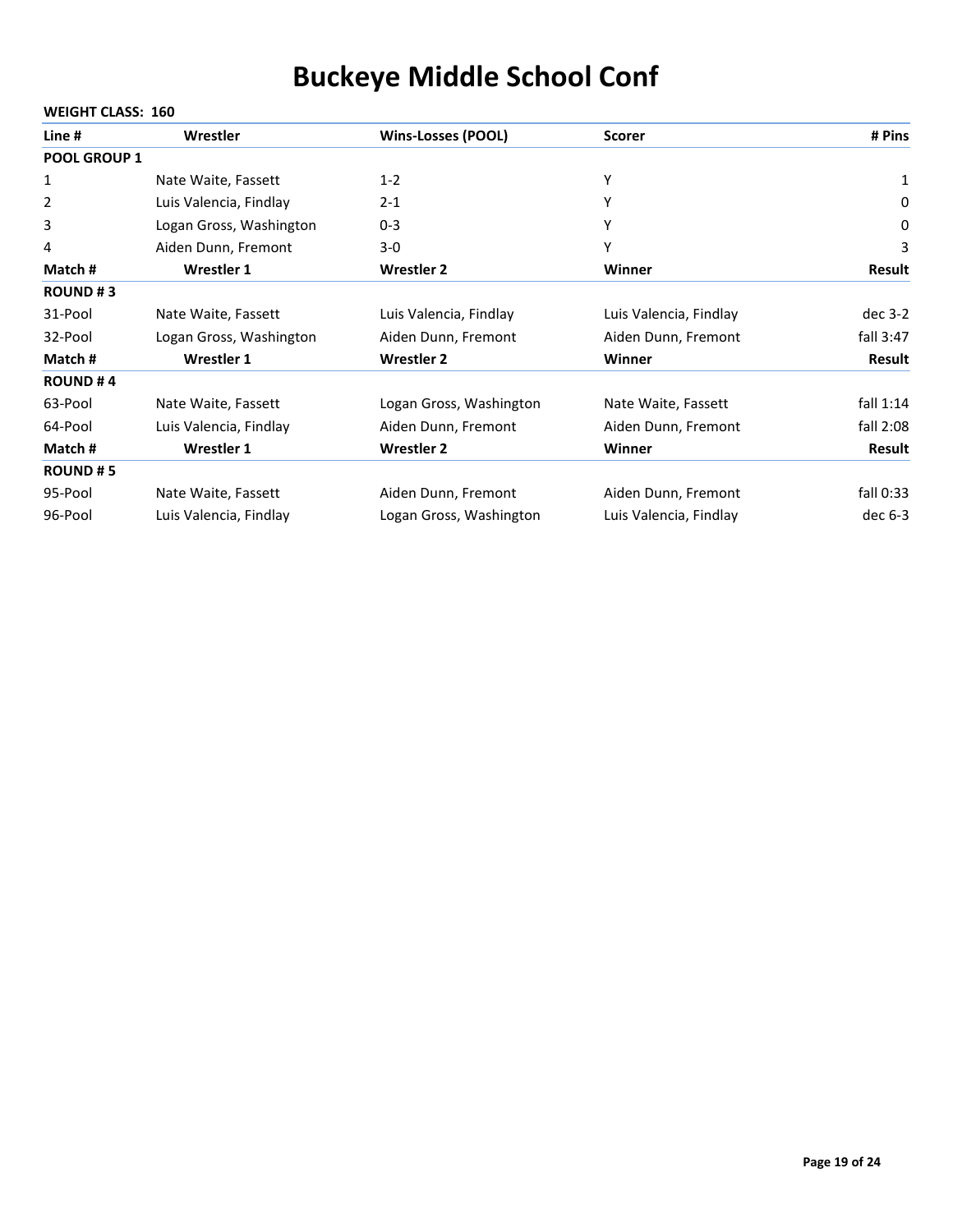#### **WEIGHT CLASS: 161 Line # Wrestler Wins‐Losses (POOL) Scorer # Pins POOL GROUP 1** 1 Damion Moreno, Washington 0-3 N N 0 2 Tyler Crosby, Fassett 3‐0N 3 **Match # Wrestler 1 Wrestler 2 Winner Result ROUND # 3** 33-Pool Damion Moreno, Washington Tyler Crosby, Fassett Tyler Crosby, Fassett fall 1:20 **Match # Wrestler 1 Wrestler 2 Winner Result ROUND # 4** 65-Pool Damion Moreno, Washington Tyler Crosby, Fassett Tyler Crosby, Fassett fall 0:25 **Match # Wrestler 1 Wrestler 2 Winner Result ROUND # 5** 97-Pool Damion Moreno, Washington Tyler Crosby, Fassett Tyler Crosby, Fassett fall 0:45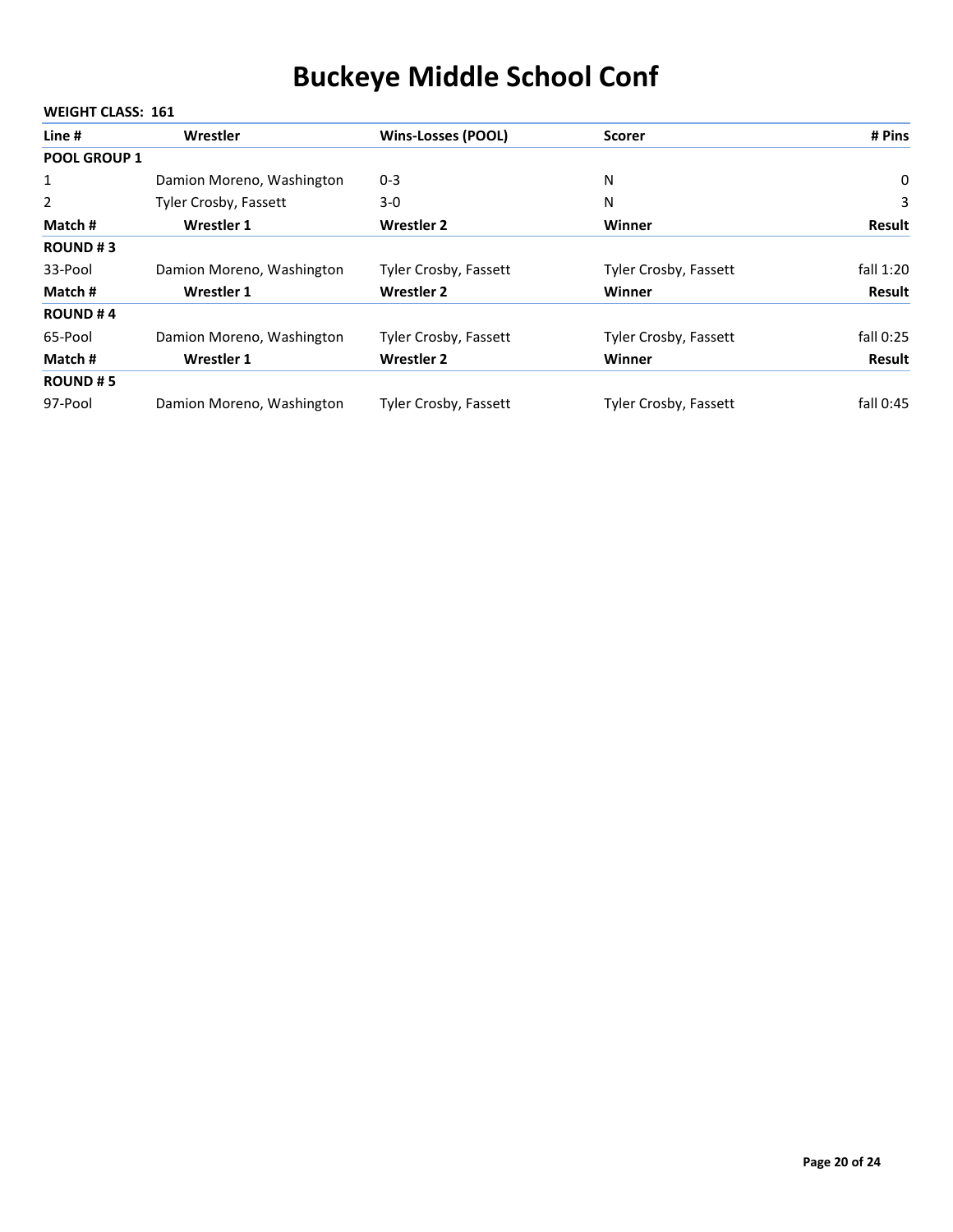#### **WEIGHT CLASS: 172 Line # Wrestler Wins‐Losses (POOL) Scorer # Pins POOL GROUP 1** 1 Tyler Patterson, Findlay 2-0<br>
2 2 Landon Barnett, Fremont 1‐1Y 1 3 Dane Mallett, Fassett 0−2 0−2 Y Y Dane Mallett, Fassett 0−2 **Match # Wrestler 1 Wrestler 2 Winner Result ROUND # 3** 34-Pool Tyler Patterson, Findlay Landon Barnett, Fremont Tyler Patterson, Findlay fall 0:31 **Match # Wrestler 1 Wrestler 2 Winner Result ROUND # 4** 66-Pool Tyler Patterson, Findlay Dane Mallett, Fassett Tyler Patterson, Findlay fall 0:34 **Match # Wrestler 1 Wrestler 2 Winner Result ROUND # 5** 98-Pool Landon Barnett, Fremont Dane Mallett, Fassett Landon Barnett, Fremont fall 0:55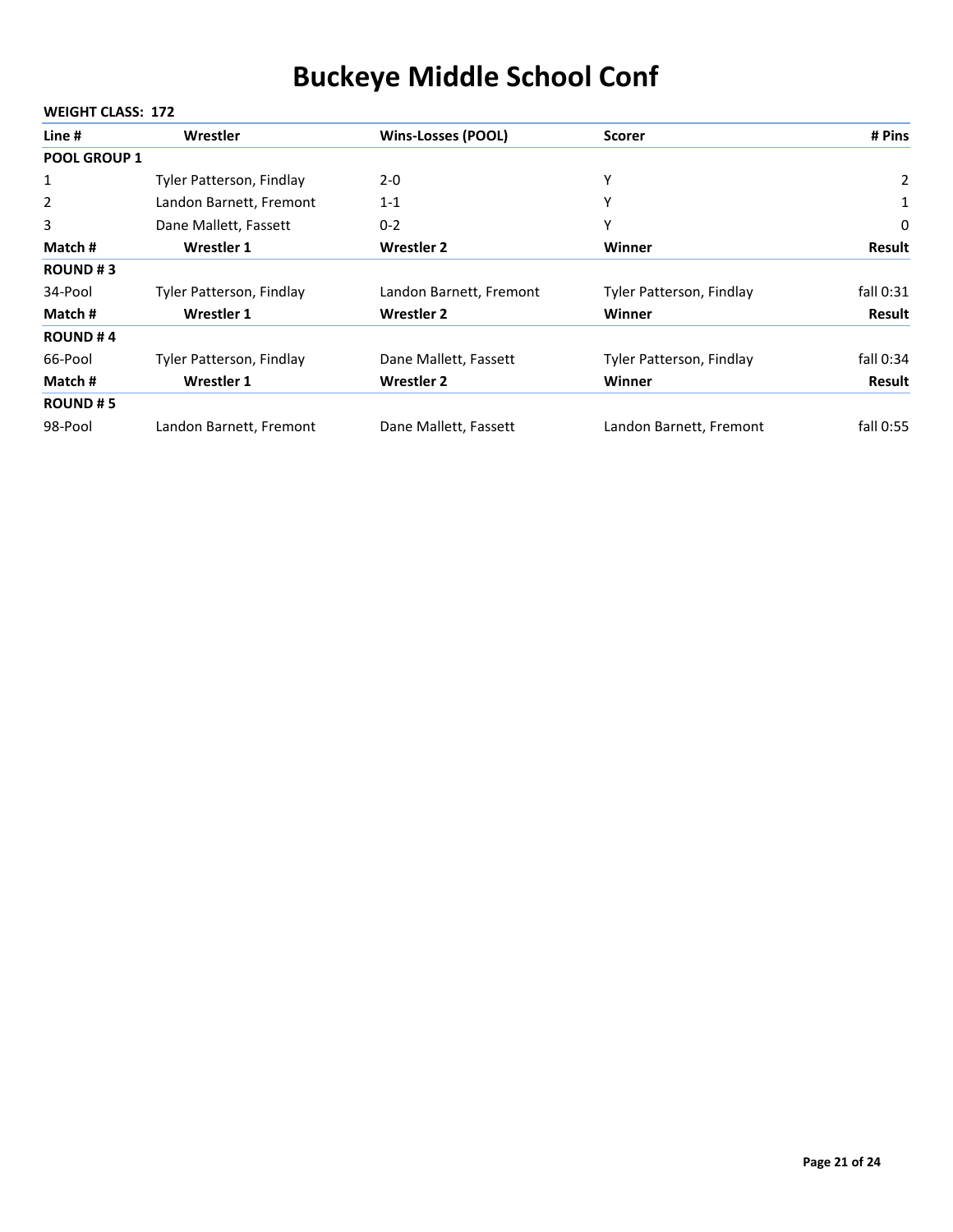| Line #              | Wrestler                      | <b>Wins-Losses (POOL)</b>     | <b>Scorer</b>               | # Pins        |
|---------------------|-------------------------------|-------------------------------|-----------------------------|---------------|
| <b>POOL GROUP 1</b> |                               |                               |                             |               |
| 1                   | Keyonna Vann, Fremont         | $1 - 3$                       | Y                           | 0             |
| 2                   | Jaden Clark, Fassett          | $3-1$                         | Y                           | 2             |
| 3                   | Braden Cramer, Findlay        | $2 - 2$                       | Υ                           | 0             |
| 4                   | Eathan Zurawksi, Washington   | $4 - 0$                       | Y                           | 3             |
| 5                   | Solomon Alexander, St Francis | $0 - 4$                       | Υ                           | 0             |
| Match #             | <b>Wrestler 1</b>             | <b>Wrestler 2</b>             | Winner                      | <b>Result</b> |
| <b>ROUND#1</b>      |                               |                               |                             |               |
| 3-Pool              | Keyonna Vann, Fremont         | Jaden Clark, Fassett          | Jaden Clark, Fassett        | fall $1:28$   |
| 4-Pool              | Braden Cramer, Findlay        | Eathan Zurawksi, Washington   | Eathan Zurawksi, Washington | fall $2:02$   |
| Match #             | <b>Wrestler 1</b>             | <b>Wrestler 2</b>             | Winner                      | <b>Result</b> |
| <b>ROUND#2</b>      |                               |                               |                             |               |
| 7-Pool              | Jaden Clark, Fassett          | Braden Cramer, Findlay        | Jaden Clark, Fassett        | fall 0:35     |
| 8-Pool              | Eathan Zurawksi, Washington   | Solomon Alexander, St Francis | Eathan Zurawksi, Washington | forfeit       |
| Match#              | <b>Wrestler 1</b>             | <b>Wrestler 2</b>             | Winner                      | <b>Result</b> |
| <b>ROUND#3</b>      |                               |                               |                             |               |
| 39-Pool             | Keyonna Vann, Fremont         | Eathan Zurawksi, Washington   | Eathan Zurawksi, Washington | fall 0:12     |
| 40-Pool             | Braden Cramer, Findlay        | Solomon Alexander, St Francis | Braden Cramer, Findlay      | forfeit       |
| Match #             | Wrestler 1                    | <b>Wrestler 2</b>             | Winner                      | <b>Result</b> |
| <b>ROUND#4</b>      |                               |                               |                             |               |
| 71-Pool             | Keyonna Vann, Fremont         | Braden Cramer, Findlay        | Braden Cramer, Findlay      | maj dec 13-1  |
| 72-Pool             | Jaden Clark, Fassett          | Solomon Alexander, St Francis | Jaden Clark, Fassett        | forfeit       |
| Match#              | Wrestler 1                    | <b>Wrestler 2</b>             | Winner                      | <b>Result</b> |
| <b>ROUND#5</b>      |                               |                               |                             |               |
| 103-Pool            | Keyonna Vann, Fremont         | Solomon Alexander, St Francis | Keyonna Vann, Fremont       | forfeit       |
| 104-Pool            | Jaden Clark, Fassett          | Eathan Zurawksi, Washington   | Eathan Zurawksi, Washington | fall 2:34     |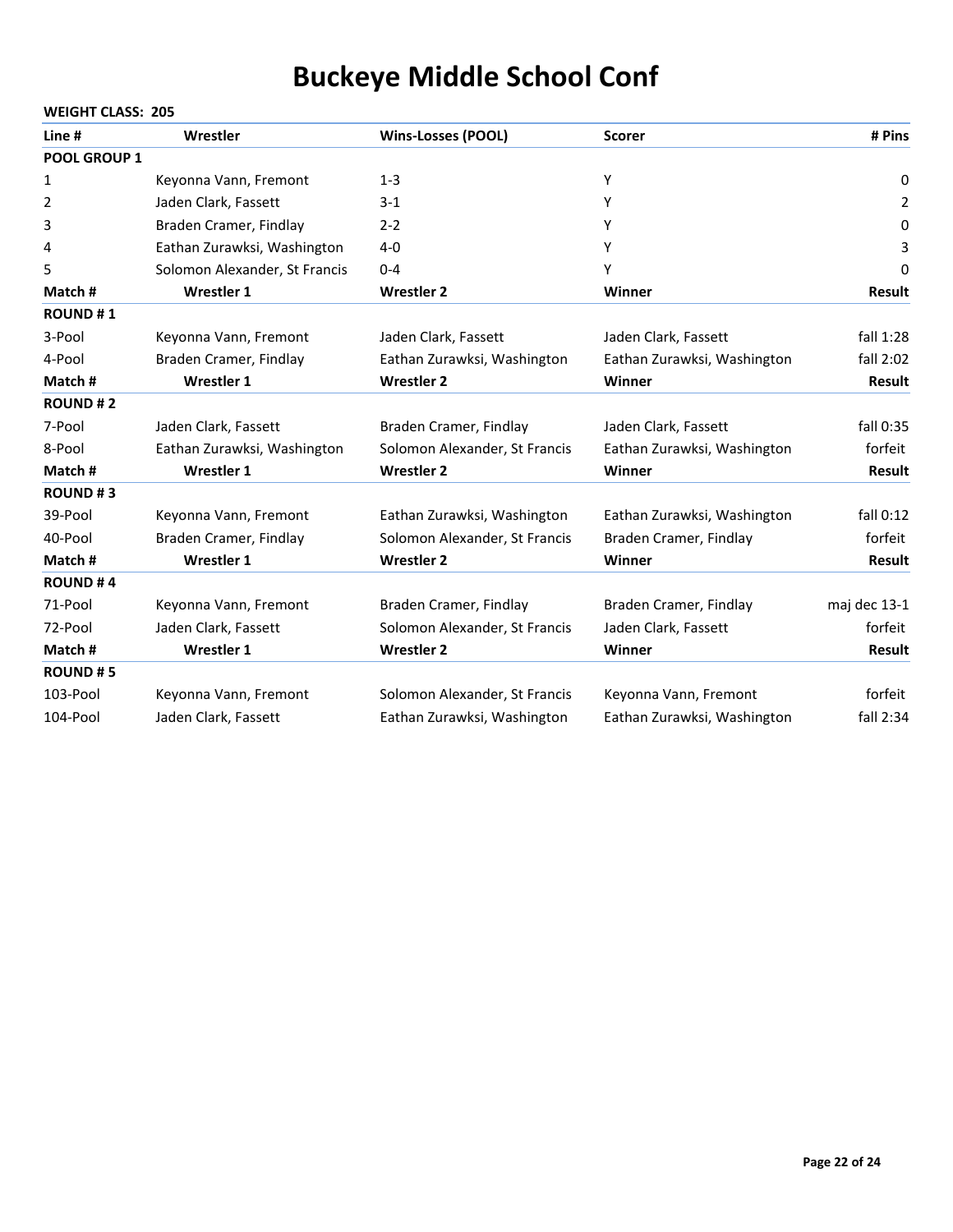| Line #              | Wrestler                  | <b>Wins-Losses (POOL)</b> | <b>Scorer</b>             | # Pins      |
|---------------------|---------------------------|---------------------------|---------------------------|-------------|
| <b>POOL GROUP 1</b> |                           |                           |                           |             |
| $\mathbf{1}$        | Nick Zieroff, Fassett     | $0 - 3$                   | N                         | 0           |
| 2                   | Landon Ludrowsky, Fassett | $3-0$                     | N                         | 3           |
| Match #             | Wrestler 1                | <b>Wrestler 2</b>         | Winner                    | Result      |
| <b>ROUND#3</b>      |                           |                           |                           |             |
| 35-Pool             | Nick Zieroff, Fassett     | Landon Ludrowsky, Fassett | Landon Ludrowsky, Fassett | fall 1:57   |
| Match #             | Wrestler 1                | <b>Wrestler 2</b>         | Winner                    | Result      |
| <b>ROUND#4</b>      |                           |                           |                           |             |
| 67-Pool             | Nick Zieroff, Fassett     | Landon Ludrowsky, Fassett | Landon Ludrowsky, Fassett | fall $4:17$ |
| Match #             | Wrestler 1                | <b>Wrestler 2</b>         | Winner                    | Result      |
| <b>ROUND#5</b>      |                           |                           |                           |             |
| 99-Pool             | Nick Zieroff, Fassett     | Landon Ludrowsky, Fassett | Landon Ludrowsky, Fassett | fall $2:31$ |